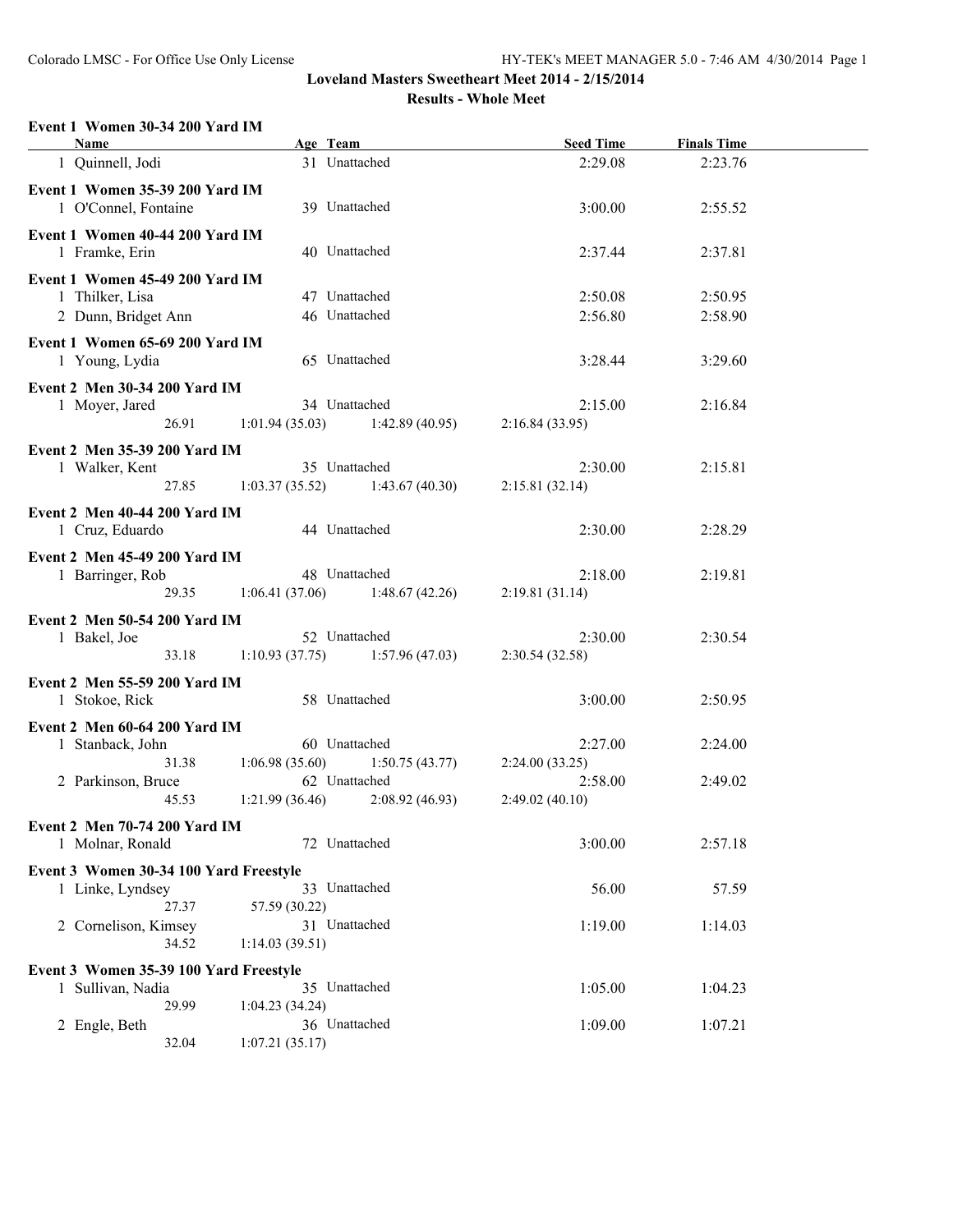|   | (Event 3 Women 35-39 100 Yard Freestyle)                   |                                 |         |           |
|---|------------------------------------------------------------|---------------------------------|---------|-----------|
|   | 3 Lessem, Alexandra                                        | 38 Unattached                   | 1:25.00 | 1:16.55   |
|   | 36.73                                                      | 1:16.55(39.82)                  |         |           |
|   | 4 Meik, Juliana                                            | 36 Unattached                   | NT      | 1:28.51   |
|   | 40.02                                                      | 1:28.51(48.49)                  |         |           |
|   | Event 3 Women 40-44 100 Yard Freestyle                     |                                 |         |           |
|   | 1 DeHaven, Kathleen                                        | 42 Unattached                   | 58.50   | 1:00.24   |
|   | 28.58                                                      | 1:00.24(31.66)                  |         |           |
|   | 2 Graylin, Chelsea                                         | 43 Unattached                   | 1:07.00 | 1:06.27   |
|   | 32.53                                                      | 1:06.27(33.74)                  |         |           |
| 3 | Knightley, Angela                                          | 43 Unattached                   | NT      | 1:10.87   |
|   | 34.87                                                      | 1:10.87(36.00)                  |         |           |
| 4 | White, Leigh Ann                                           | 44 Unattached                   | 1:16.00 | 1:16.75   |
|   | 36.32                                                      | 1:16.75(40.43)                  |         |           |
|   | 5 Kroeger-Weeks, Kim                                       | 44 Unattached                   | 1:19.00 | 1:21.70   |
|   | 38.15                                                      | 1:21.70(43.55)                  |         |           |
|   | Event 3 Women 45-49 100 Yard Freestyle                     |                                 |         |           |
|   | 1 Richardson, Kim                                          | 45 Unattached                   | 1:02.00 | 1:02.89   |
|   | 29.98                                                      | 1:02.89(32.91)                  |         |           |
|   |                                                            |                                 |         |           |
|   | Event 3 Women 50-54 100 Yard Freestyle<br>1 Garnier, Kathy | 53 Unattached                   | 59.50   | 59.09     |
|   | 28.26                                                      | 59.09 (30.83)                   |         |           |
|   | 2 MacLaren, Kathleen                                       | 51 Unattached                   | 1:00.60 | 1:02.49   |
|   | 30.16                                                      | 1:02.49(32.33)                  |         |           |
| 3 | Dau, Janice                                                | 51 Unattached                   | 1:11.50 | 1:13.14   |
|   | 35.92                                                      | 1:13.14 (37.22)                 |         |           |
|   | 4 Croarkin-Svedlow, Deb                                    | 51 Unattached                   | 1:30.00 | 1:18.15   |
| 5 | Townley, Antoinette                                        | 53 Unattached                   | 1:30.00 | 1:19.29   |
| 6 | Stoke, Jeanne                                              | 52 Unattached                   | 1:26.30 | 1:26.73   |
|   | 41.20                                                      | 1:26.73(45.53)                  |         |           |
|   | --- Morrison, Mary                                         | 54 Unattached                   | 1:38.00 | <b>NS</b> |
|   |                                                            |                                 |         |           |
|   | Event 3 Women 60-64 100 Yard Freestyle                     |                                 |         |           |
|   | 1 Yost, Karen<br>43.67                                     | 60 Unattached<br>1:34.63(50.96) | 1:50.00 | 1:34.63   |
|   |                                                            |                                 |         |           |
|   | Event 4 Men 18-24 100 Yard Freestyle                       |                                 |         |           |
|   | 1 Deming, Ryan                                             | 24 Unattached                   | 58.00   | 55.98     |
|   | 26.51                                                      | 55.98 (29.47)                   |         |           |
|   | 2 Botyarov, Michael                                        | 19 Unattached                   | 1:06.00 | 56.16     |
|   | 26.89                                                      | 56.16 (29.27)                   |         |           |
|   | Event 4 Men 25-29 100 Yard Freestyle                       |                                 |         |           |
|   | 1 Kimber, Scott                                            | 28 Unattached                   | 1:08.00 | 1:12.07   |
|   | 34.03                                                      | 1:12.07(38.04)                  |         |           |
|   | --- Gallagher, Chris                                       | 28 Unattached                   | 53.00   | DQ        |
|   | Event 4 Men 30-34 100 Yard Freestyle                       |                                 |         |           |
|   | 1 Pierce, Jeffrey                                          | 33 Unattached                   | 56.50   | 54.36     |
|   | 2 Clark, Steve                                             | 30 Unattached                   | 58.00   | 59.44     |
|   | 27.93                                                      | 59.44 (31.51)                   |         |           |
| 3 | Bergford, Brian                                            | 31 Unattached                   | 1:05.00 | 1:01.53   |
|   | 30.02                                                      | 1:01.53(31.51)                  |         |           |
|   |                                                            |                                 |         |           |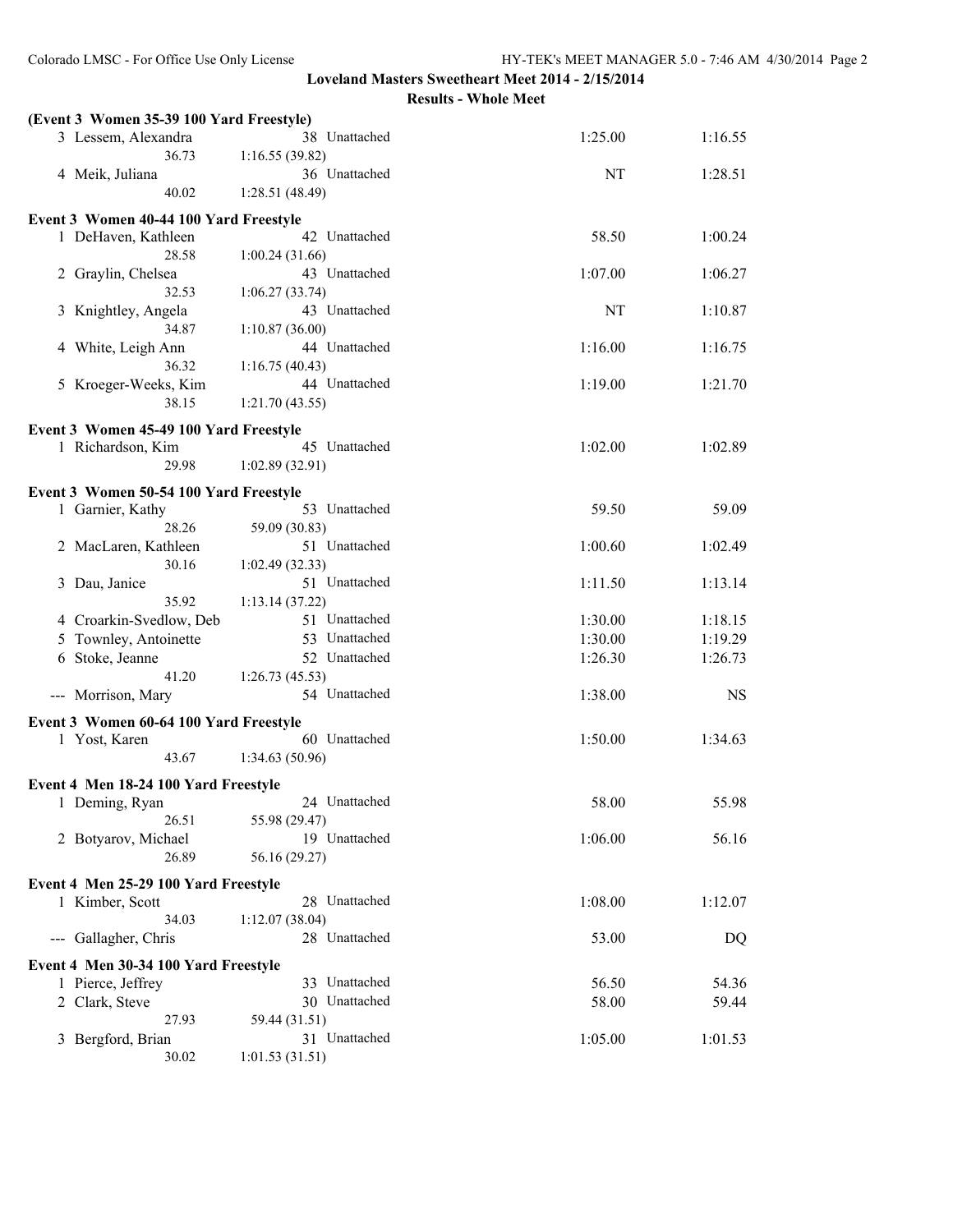| Event 4 Men 35-39 100 Yard Freestyle                        |                                 |         |         |
|-------------------------------------------------------------|---------------------------------|---------|---------|
| 1 O'Sullivan, Chris                                         | 38 Unattached                   | 52.00   | 49.65   |
| 23.44                                                       | 49.65 (26.21)                   |         |         |
| 2 Sullivan, Nick                                            | 36 Unattached                   | 1:00.00 | 57.24   |
| 26.72                                                       | 57.24 (30.52)                   |         |         |
| 3 Foster, Jared                                             | 38 Unattached                   | 56.00   | 58.71   |
| 4 Cain, David                                               | 35 Unattached                   | 1:00.40 | 1:00.87 |
| 28.89                                                       | 1:00.87(31.98)                  |         |         |
| Event 4 Men 40-44 100 Yard Freestyle                        |                                 |         |         |
| 1 Weber, Brad                                               | 44 Unattached                   | 1:03.00 | 58.34   |
| 27.80                                                       | 58.34 (30.54)                   |         |         |
| 2 Cowan, Robert                                             | 42 Unattached                   | 1:06.00 | 1:06.54 |
| 32.20                                                       | 1:06.54(34.34)                  |         |         |
| Event 4 Men 45-49 100 Yard Freestyle                        |                                 |         |         |
| 1 Hoyt, Brian                                               | 47 Unattached                   | 59.00   | 58.72   |
| 27.55                                                       | 58.72 (31.17)                   |         |         |
| 2 Wullink, Wietse                                           | 47 Unattached                   | 58.00   | 59.15   |
| 27.67                                                       | 59.15 (31.48)                   |         |         |
| 3 Brower, William                                           | 47 Unattached                   | 1:02.00 | 1:02.69 |
| 30.40                                                       | 1:02.69(32.29)                  |         |         |
| 4 Matsumura, Koichi                                         | 49 Unattached                   | 1:32.00 | 1:09.33 |
| 32.75                                                       | 1:09.33(36.58)                  |         |         |
| Event 4 Men 50-54 100 Yard Freestyle                        |                                 |         |         |
| 1 Smith, John                                               | 51 Unattached                   | 51.00   | 50.68   |
| 24.06                                                       | 50.68 (26.62)                   |         |         |
| 2 Mitchell, Matthew                                         | 50 Unattached                   | 1:03.01 | 1:01.80 |
| 29.22                                                       | 1:01.80 (32.58)                 |         |         |
| 3 Ramirez, Alfonso<br>32.70                                 | 52 Unattached                   | 1:07.53 | 1:08.37 |
| 4 Kelly, John                                               | 1:08.37(35.67)<br>52 Unattached | 1:13.00 | 1:13.19 |
| 34.87                                                       | 1:13.19(38.32)                  |         |         |
| 5 Reetz, Eric                                               | 54 Unattached                   | 1:20.00 | 1:18.03 |
|                                                             |                                 |         |         |
| Event 4 Men 55-59 100 Yard Freestyle                        |                                 |         |         |
| 1 Nolte, Christopher                                        | 57 Unattached                   | 57.80   | 57.67   |
| 27.91                                                       | 57.67 (29.76)<br>58 Unattached  | 59.90   | 58.32   |
| 2 Fox, Rick<br>28.91                                        | 58.32 (29.41)                   |         |         |
| 3 Haan, Brian                                               | 57 Unattached                   | 1:09.13 | 1:10.06 |
| 32.91                                                       | 1:10.06(37.15)                  |         |         |
| 4 Valvano, John                                             | 56 Unattached                   | 1:16.00 | 1:13.59 |
| 34.80                                                       | 1:13.59(38.79)                  |         |         |
| --- Morrison, Jeff                                          | 59 Unattached                   | 1:04.00 | DQ      |
|                                                             |                                 |         |         |
| Event 4 Men 60-64 100 Yard Freestyle<br>1 Waterbury, Stuart | 60 Unattached                   | 56.50   | 56.07   |
| 2 Shopes, Marty                                             | 62 Unattached                   | 59.50   | 59.02   |
|                                                             |                                 |         |         |
| Event 4 Men 65-69 100 Yard Freestyle                        |                                 |         |         |
| 1 Abbot, William                                            | 67 Unattached                   | 1:05.00 | 1:01.78 |
| 29.51                                                       | 1:01.78(32.27)                  |         |         |
| Event 4 Men 70-74 100 Yard Freestyle                        |                                 |         |         |
| 1 Sherman, Lawrence                                         | 72 Unattached                   | 1:20.00 | 1:50.41 |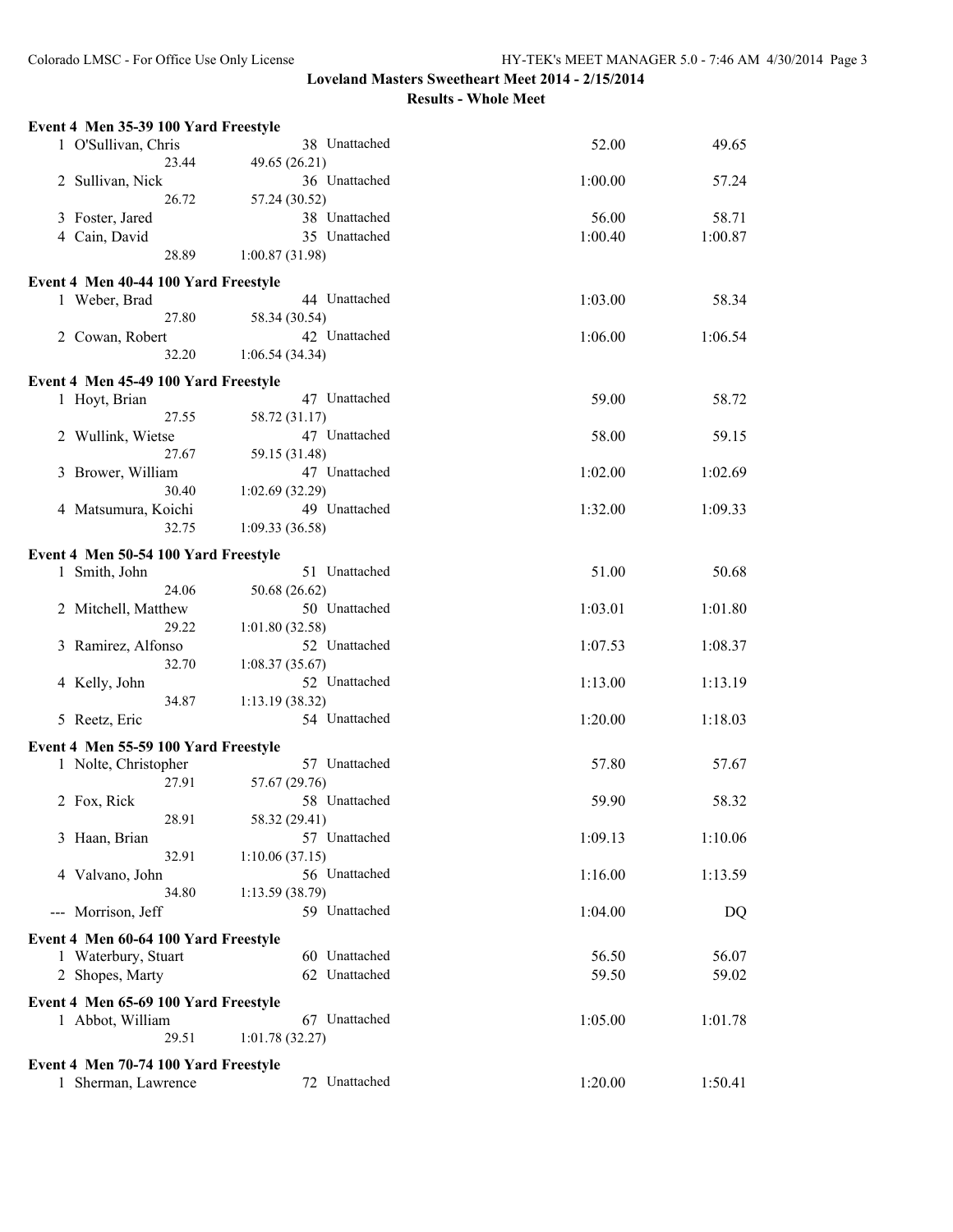| Event 4 Men 75-79 100 Yard Freestyle     |               |         |         |
|------------------------------------------|---------------|---------|---------|
| 1 Cattles, Steve                         | 78 Unattached | 1:40.00 | 1:52.99 |
| 47.42<br>1:52.99(1:05.57)                |               |         |         |
| Event 5 Women 30-34 50 Yard Breaststroke |               |         |         |
| 1 Gibbons, Chelsea                       | 30 Unattached | 38.00   | 36.03   |
|                                          |               |         |         |
| Event 5 Women 35-39 50 Yard Breaststroke |               |         |         |
| 1 Lee, Jodi                              | 36 Unattached | 33.00   | 34.48   |
| 2 Meik, Juliana                          | 36 Unattached | NT      | 52.85   |
| Event 5 Women 40-44 50 Yard Breaststroke |               |         |         |
| 1 Framke, Erin                           | 40 Unattached | 38.91   | 35.97   |
| 2 Mickelson, Justina                     | 44 Unattached | 42.30   | 40.78   |
| 3 Knightley, Angela                      | 43 Unattached | NT      | 46.95   |
| Event 5 Women 45-49 50 Yard Breaststroke |               |         |         |
| 1 Crino, Heide                           | 47 Unattached | 41.00   | 40.56   |
|                                          |               |         |         |
| Event 5 Women 50-54 50 Yard Breaststroke |               |         |         |
| 1 Campbell, Ellen                        | 50 Unattached | 37.50   | 37.80   |
| 2 Edgar, Barb                            | 52 Unattached | 40.52   | 39.26   |
| 3 Nolte, Susan                           | 52 Unattached | 44.00   | 43.98   |
| 4 Stoke, Jeanne                          | 52 Unattached | 43.50   | 44.90   |
| --- Morrison, Mary                       | 54 Unattached | 54.00   | DQ      |
| Event 5 Women 60-64 50 Yard Breaststroke |               |         |         |
| 1 Rosener, Karen                         | 60 Unattached | 39.90   | 37.60   |
| 2 Yoder, Margie                          | 61 Unattached | 1:10.00 | 59.75   |
|                                          |               |         |         |
| Event 6 Men 30-34 50 Yard Breaststroke   | 34 Unattached | 28.60   | 28.73   |
| 1 Trinidad, Reuben                       | 32 Unattached | 39.63   | 40.05   |
| 2 Parry, Joshua Kay                      |               |         |         |
| Event 6 Men 35-39 50 Yard Breaststroke   |               |         |         |
| 1 Sutherland, Alex                       | 37 Unattached | 35.00   | 30.93   |
| 2 Foster, Jared                          | 38 Unattached | 38.00   | 38.41   |
| 3 Ness, Ryan                             | 39 Unattached | 1:00.00 | 48.38   |
| Event 6 Men 40-44 50 Yard Breaststroke   |               |         |         |
| 1 Martin, Chris                          | 40 Unattached | 33.70   | 33.25   |
| 2 Liddick, Scott                         | 43 Unattached | 37.00   | 35.03   |
| 3 Cowan, Robert                          | 42 Unattached | 38.20   | 43.45   |
|                                          |               |         |         |
| Event 6 Men 45-49 50 Yard Breaststroke   |               |         |         |
| 1 Wullink, Wietse                        | 47 Unattached | 35.00   | 34.88   |
| 2 Neilsen, Eric                          | 48 Unattached | 37.00   | 35.81   |
| Event 6 Men 50-54 50 Yard Breaststroke   |               |         |         |
| 1 Hess, Richard                          | 54 Unattached | 34.90   | 33.00   |
| Event 6 Men 55-59 50 Yard Breaststroke   |               |         |         |
| 1 Stokoe, Rick                           | 58 Unattached | 37.00   | 36.99   |
| 2 Valvano, John                          | 56 Unattached | 44.00   | 46.27   |
| --- Marsh, Russ                          | 58 Unattached | 31.94   | NS      |
|                                          |               |         |         |
| Event 6 Men 60-64 50 Yard Breaststroke   |               |         |         |
| 1 Waterbury, Stuart                      | 60 Unattached | 31.40   | 32.09   |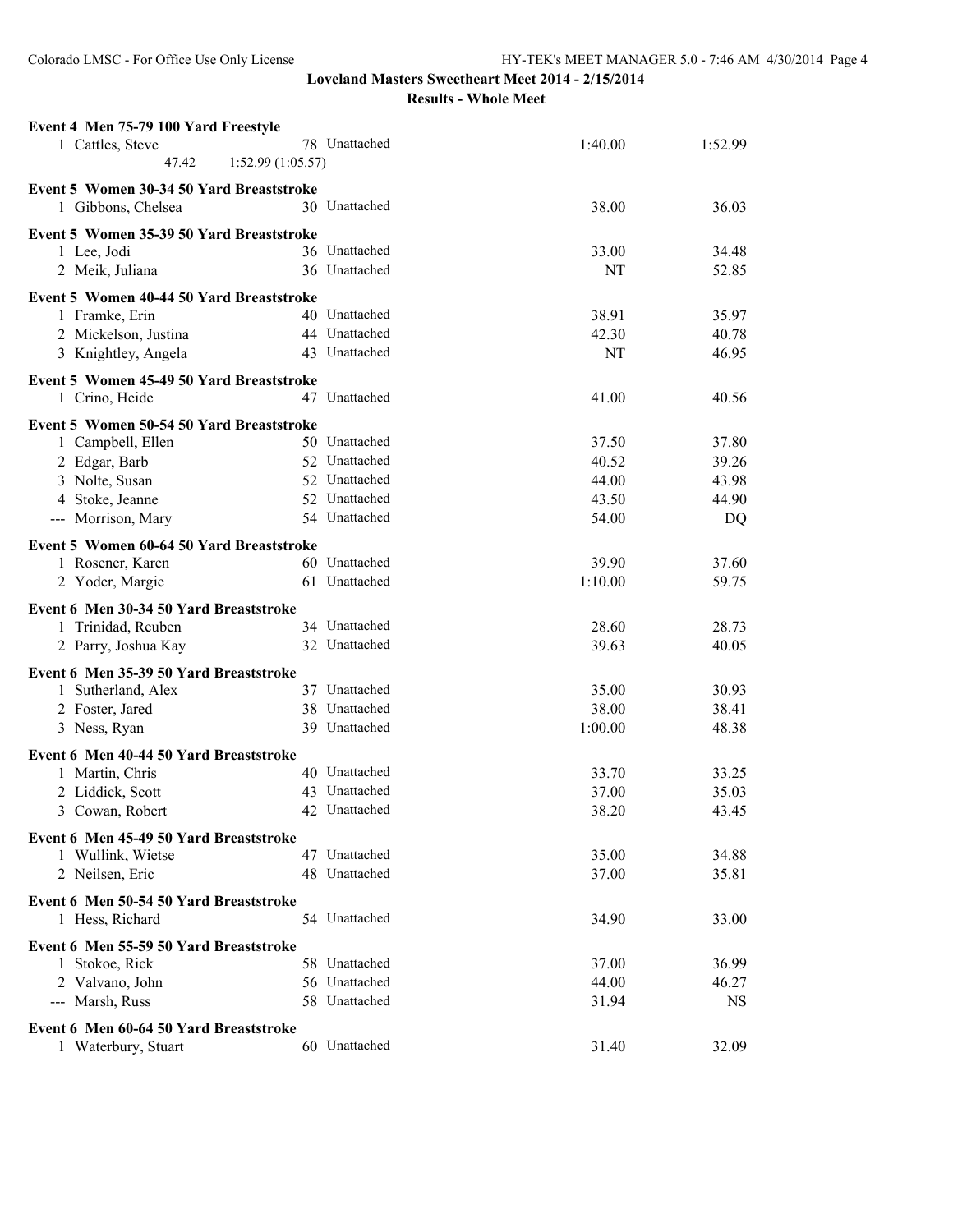| Event 6 Men 75-79 50 Yard Breaststroke<br>--- Cattles, Steve                                     | 78 Unattached                                                      | 1:09.00            | <b>NS</b>          |
|--------------------------------------------------------------------------------------------------|--------------------------------------------------------------------|--------------------|--------------------|
| Event 7 Women 18-24 100 Yard Backstroke<br>1 Nolte, Melissa<br>31.79                             | 23 Unattached<br>1:06.00(34.21)                                    | 1:09.00            | 1:06.00            |
| Event 7 Women 35-39 100 Yard Backstroke<br>1 O'Connel, Fontaine<br>42.93                         | 39 Unattached<br>1:25.57(42.64)                                    | 1:30.00            | 1:25.57            |
| Event 7 Women 40-44 100 Yard Backstroke<br>--- Vowles, Nicole<br>--- Kroeger-Weeks, Kim<br>45.04 | 43 Unattached<br>44 Unattached                                     | 1:20.10<br>1:33.00 | DQ<br><b>DQ</b>    |
| Event 7 Women 45-49 100 Yard Backstroke<br>1 Freund, Shelle<br>33.99                             | 48 Unattached<br>1:10.07(36.08)                                    | 1:10.50            | 1:10.07            |
| Crino, Heide<br>$\overline{2}$<br>37.18<br>3 Broncucia, Stacy<br>43.49                           | 47 Unattached<br>1:16.59(39.41)<br>45 Unattached<br>1:28.61(45.12) | 1:14.00<br>1:35.00 | 1:16.59<br>1:28.61 |
| Event 7 Women 50-54 100 Yard Backstroke<br>1 Talnall, Suzy<br>34.08                              | 54 Unattached<br>1:10.77(36.69)                                    | 1:08.49            | 1:10.77            |
| 2 Edgar, Barb<br>37.41<br>Golding, Sandy<br>3<br>46.68                                           | 52 Unattached<br>1:16.94(39.53)<br>50 Unattached<br>1:39.63(52.95) | 1:17.01<br>1:45.00 | 1:16.94<br>1:39.63 |
| 4 Townley, Antoinette<br>53.42                                                                   | 53 Unattached<br>1:48.15(54.73)                                    | 2:00.00            | 1:48.15            |
| Event 7 Women 65-69 100 Yard Backstroke<br>1 Young, Lydia<br>46.23                               | 65 Unattached<br>1:36.02(49.79)                                    | 1:32.50            | 1:36.02            |
| Event 8 Men 30-34 100 Yard Backstroke<br>1 Moyer, Jared<br>32.14                                 | 34 Unattached<br>1:04.40(32.26)                                    | 1:07.00            | 1:04.40            |
| Event 8 Men 40-44 100 Yard Backstroke<br>1 Liddick, Scott<br>34.82                               | 43 Unattached<br>1:12.37(37.55)                                    | 1:14.00            | 1:12.37            |
| Event 8 Men 45-49 100 Yard Backstroke<br>1 Hoyt, Brian<br>34.36                                  | 47 Unattached<br>1:11.15(36.79)                                    | 1:08.00            | 1:11.15            |
| Event 8 Men 50-54 100 Yard Backstroke<br>1 Bakel, Joe<br>34.51                                   | 52 Unattached<br>1:10.03(35.52)                                    | 1:10.00            | 1:10.03            |
| Event 8 Men 60-64 100 Yard Backstroke<br>1 Stanback, John<br>31.47                               | 60 Unattached<br>1:03.98(32.51)                                    | 1:04.50            | 1:03.98            |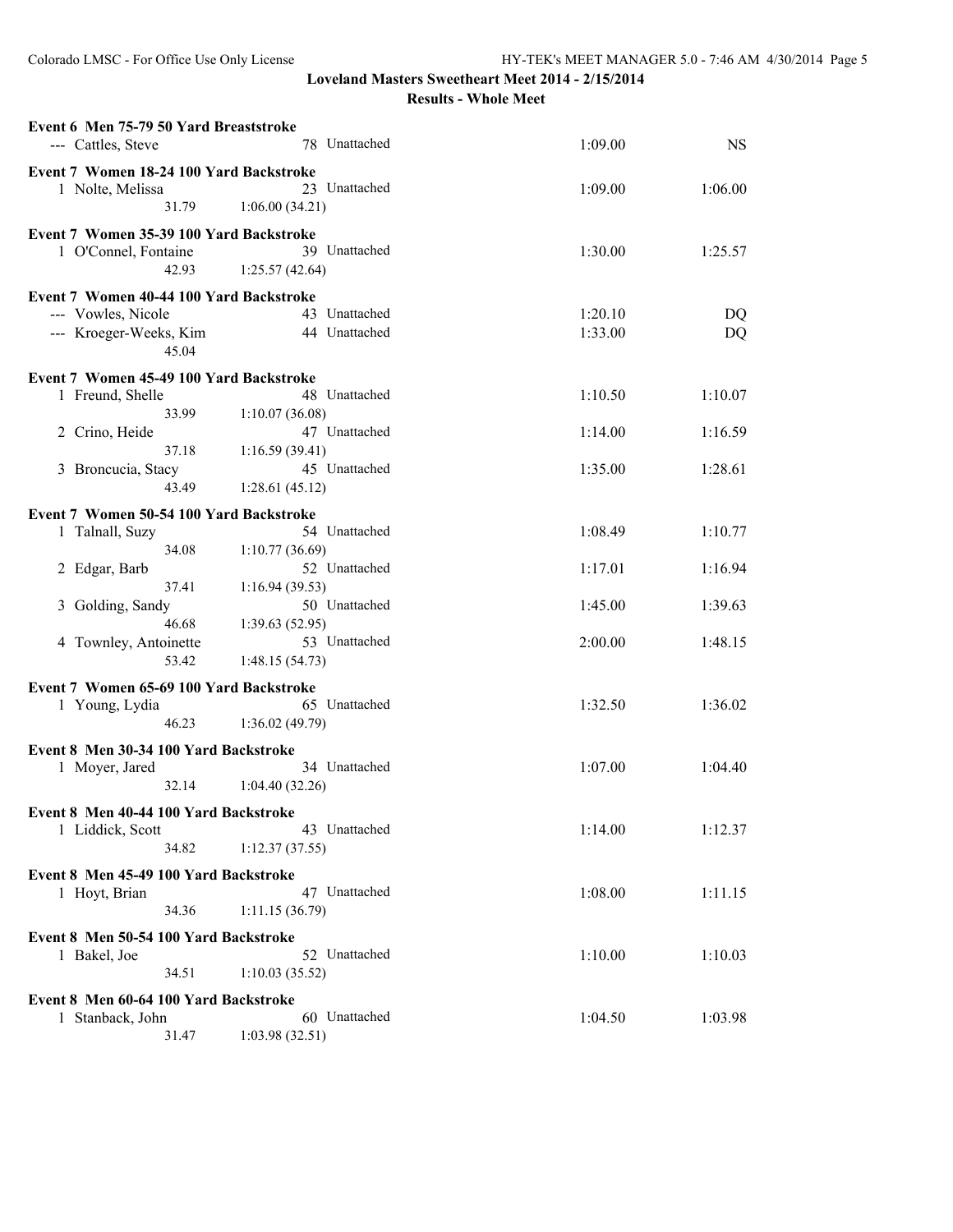| Event 8 Men 70-74 100 Yard Backstroke  |                                    |         |         |
|----------------------------------------|------------------------------------|---------|---------|
| 1 Sherman, Lawrence<br>1:02.23         | 72 Unattached<br>2:08.70 (1:06.47) | 1:30.00 | 2:08.70 |
| Event 9 Women 30-34 100 Yard Butterfly |                                    |         |         |
| 1 Quinnell, Jodi<br>30.15              | 31 Unattached<br>1:03.84(33.69)    | 1:10.00 | 1:03.84 |
| 2 Linke, Lyndsey<br>31.21              | 33 Unattached<br>1:07.56(36.35)    | 1:03.00 | 1:07.56 |
|                                        |                                    |         |         |
| Event 9 Women 40-44 100 Yard Butterfly |                                    |         |         |
| 1 DeHaven, Kathleen<br>32.01           | 42 Unattached<br>1:12.33(40.32)    | 1:07.50 | 1:12.33 |
|                                        |                                    |         |         |
| Event 9 Women 50-54 100 Yard Butterfly |                                    |         |         |
| 1 MacLaren, Kathleen                   | 51 Unattached                      | 1:07.50 | 1:12.38 |
| 33.42                                  | 1:12.38(38.96)                     |         |         |
| 2 Dau, Janice                          | 51 Unattached                      | 1:25.70 | 1:27.82 |
| 41.52                                  | 1:27.82(46.30)                     |         |         |
| Event 10 Men 25-29 100 Yard Butterfly  |                                    |         |         |
|                                        | 28 Unattached                      |         |         |
| 1 Gallagher, Chris                     |                                    | 59.20   | 58.57   |
| 27.17                                  | 58.57 (31.40)                      |         |         |
| Event 10 Men 30-34 100 Yard Butterfly  |                                    |         |         |
| 1 Batchelder, John                     | 33 Unattached                      | 1:00.00 | 59.78   |
| 28.30                                  | 59.78 (31.48)                      |         |         |
|                                        | 34 Unattached                      | 1:05.00 |         |
| 2 Moyer, Jared                         |                                    |         | 1:00.71 |
| 28.29                                  | 1:00.71(32.42)                     |         |         |
| 3 Clark, Steve                         | 30 Unattached                      | 1:15.00 | 1:16.04 |
| 36.05                                  | 1:16.04(39.99)                     |         |         |
| Event 10 Men 40-44 100 Yard Butterfly  |                                    |         |         |
| 1 Cruz, Eduardo                        | 44 Unattached                      | 1:09.00 | 1:11.62 |
|                                        |                                    |         |         |
| 34.27                                  | 1:11.62(37.35)                     |         |         |
| Event 10 Men 45-49 100 Yard Butterfly  |                                    |         |         |
| 1 Pins, Michael                        | 48 Unattached                      | 1:07.12 | 1:05.64 |
| 30.87                                  | 1:05.64(34.77)                     |         |         |
| 2 Brower, William                      | 47 Unattached                      | 1:17.00 | 1:22.16 |
| 37.58                                  | 1:22.16(44.58)                     |         |         |
|                                        |                                    |         |         |
| Event 10 Men 55-59 100 Yard Butterfly  |                                    |         |         |
| 1 Nolte, Christopher                   | 57 Unattached                      | 1:07.50 | 1:07.74 |
| 31.14                                  | 1:07.74(36.60)                     |         |         |
|                                        |                                    |         |         |
| Event 10 Men 60-64 100 Yard Butterfly  |                                    |         |         |
| --- Shopes, Marty                      | 62 Unattached                      | 1:11.50 | DQ      |
| Event 10 Men 65-69 100 Yard Butterfly  |                                    |         |         |
| --- Abbot, William                     | 67 Unattached                      | 1:12.00 | DQ      |
|                                        |                                    |         |         |
| --- Abrahams, Richard                  | 68 Unattached                      | 1:04.00 | DQ      |
| Event 10 Men 70-74 100 Yard Butterfly  |                                    |         |         |
| 1 Molnar, Ronald                       | 72 Unattached                      | 1:30.00 | 1:27.43 |
| 40.88                                  | 1:27.43(46.55)                     |         |         |
|                                        |                                    |         |         |
| Event 13 Women 18-24 50 Yard Freestyle |                                    |         |         |
| 1 Nolte, Melissa                       | 23 Unattached                      | 29.00   | 27.60   |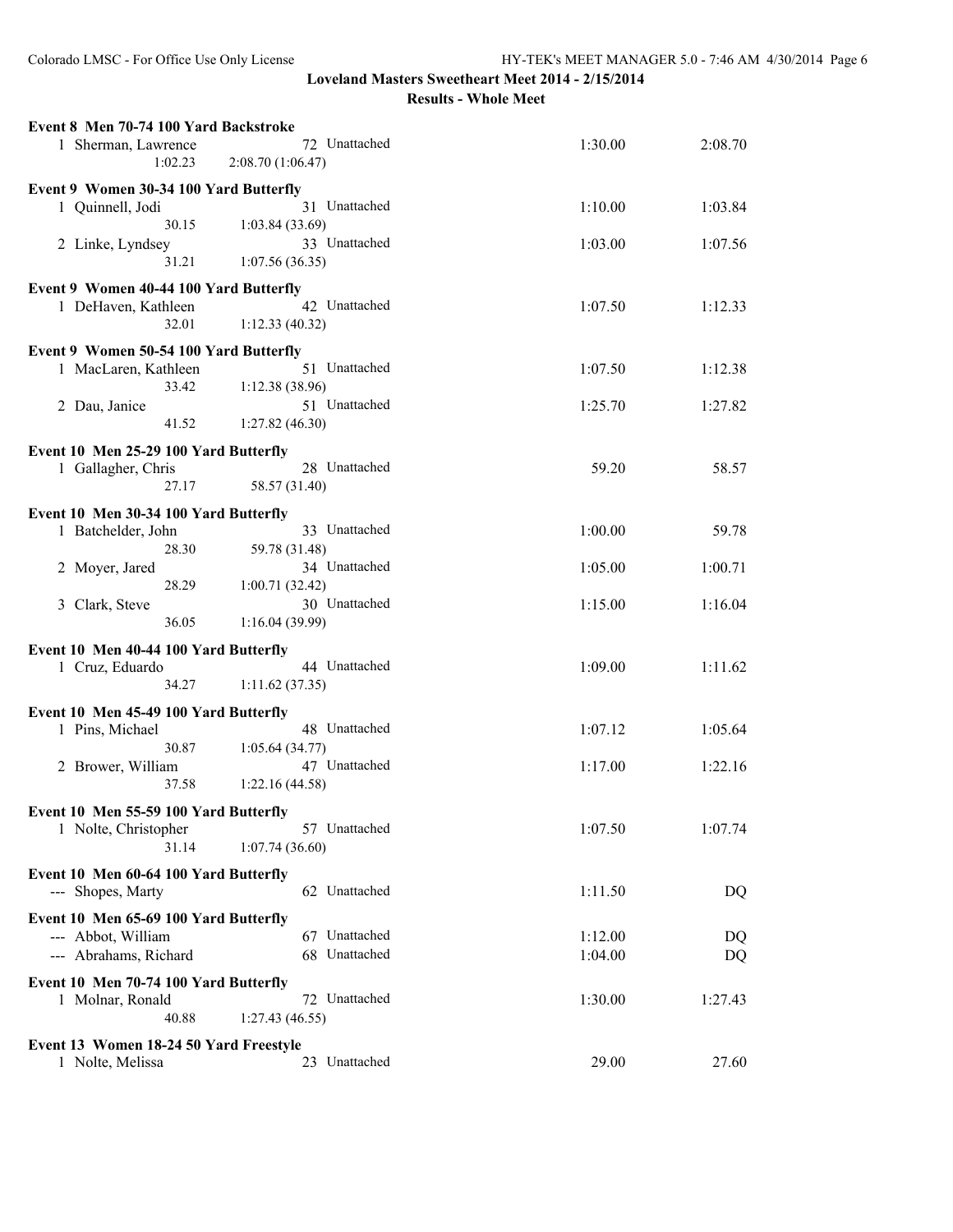| Event 13 Women 30-34 50 Yard Freestyle                        |               |       |       |
|---------------------------------------------------------------|---------------|-------|-------|
| 1 Linke, Lyndsey                                              | 33 Unattached | 26.00 | 26.49 |
| 2 Cornelison, Kimsey                                          | 31 Unattached | 34.00 | 32.75 |
| Event 13 Women 35-39 50 Yard Freestyle                        |               |       |       |
| 1 Lee, Jodi                                                   | 36 Unattached | 27.00 | 27.12 |
| 2 Sullivan, Nadia                                             | 35 Unattached | 29.00 | 29.36 |
| 3 Engle, Beth                                                 | 36 Unattached | 30.00 | 30.27 |
|                                                               |               |       |       |
| Event 13 Women 40-44 50 Yard Freestyle<br>1 DeHaven, Kathleen | 42 Unattached | 27.50 | 27.93 |
| 2 Graylin, Chelsea                                            | 43 Unattached | 30.00 | 29.91 |
| 3 White, Leigh Ann                                            | 44 Unattached | 32.00 | 33.70 |
|                                                               |               |       |       |
| Event 13 Women 45-49 50 Yard Freestyle                        |               |       |       |
| 1 Richardson, Kim                                             | 45 Unattached | 29.00 | 29.24 |
| 2 Thilker, Lisa                                               | 47 Unattached | 29.55 | 29.99 |
| 3 Crino, Heide                                                | 47 Unattached | 29.97 | 30.05 |
| 4 Broncucia, Stacy                                            | 45 Unattached | 33.55 | 33.45 |
| Event 13 Women 50-54 50 Yard Freestyle                        |               |       |       |
| 1 Garnier, Kathy                                              | 53 Unattached | 27.50 | 26.87 |
| 2 MacLaren, Kathleen                                          | 51 Unattached | 38.50 | 28.47 |
| 3 Edgar, Barb                                                 | 52 Unattached | 29.42 | 29.63 |
| 4 Townley, Antoinette                                         | 53 Unattached | 40.00 | 35.56 |
| Event 13 Women 60-64 50 Yard Freestyle                        |               |       |       |
| 1 Rosener, Karen                                              | 60 Unattached | 30.30 | 29.61 |
| 2 Yoder, Margie                                               | 61 Unattached | 55.00 | 45.20 |
|                                                               |               |       |       |
| Event 14 Men 18-24 50 Yard Freestyle                          |               |       |       |
| 1 Botyarov, Michael                                           | 19 Unattached | 27.00 | 25.77 |
| 2 Deming, Ryan                                                | 24 Unattached | 26.00 | 26.05 |
| Event 14 Men 25-29 50 Yard Freestyle                          |               |       |       |
| 1 Gallagher, Chris                                            | 28 Unattached | 23.50 | 24.31 |
| 2 Kimber, Scott                                               | 28 Unattached | 30.00 | 31.37 |
| Event 14 Men 30-34 50 Yard Freestyle                          |               |       |       |
| 1 Pierce, Jeffrey                                             | 33 Unattached | 24.30 | 23.91 |
| 2 Clark, Steve                                                | 30 Unattached | 26.00 | 26.35 |
| 3 Bergford, Brian                                             | 31 Unattached | 28.00 | 28.41 |
| 4 Parry, Joshua Kay                                           | 32 Unattached | 29.95 | 30.81 |
|                                                               |               |       |       |
| Event 14 Men 35-39 50 Yard Freestyle                          |               |       |       |
| 1 Sutherland, Alex                                            | 37 Unattached | 25.00 | 24.30 |
| 2 Sullivan, Nick                                              | 36 Unattached | 25.00 | 26.02 |
| 3 Foster, Jared                                               | 38 Unattached | 24.60 | 26.49 |
| 4 Cain, David                                                 | 35 Unattached | 27.82 | 26.82 |
| 5 Ness, Ryan                                                  | 39 Unattached | 45.00 | 38.14 |
| Event 14 Men 40-44 50 Yard Freestyle                          |               |       |       |
| 1 Cruz, Eduardo                                               | 44 Unattached | 26.70 | 26.68 |
| 2 Liddick, Scott                                              | 43 Unattached | 27.50 | 26.91 |
| 3 Weber, Brad                                                 | 44 Unattached | 31.00 | 26.93 |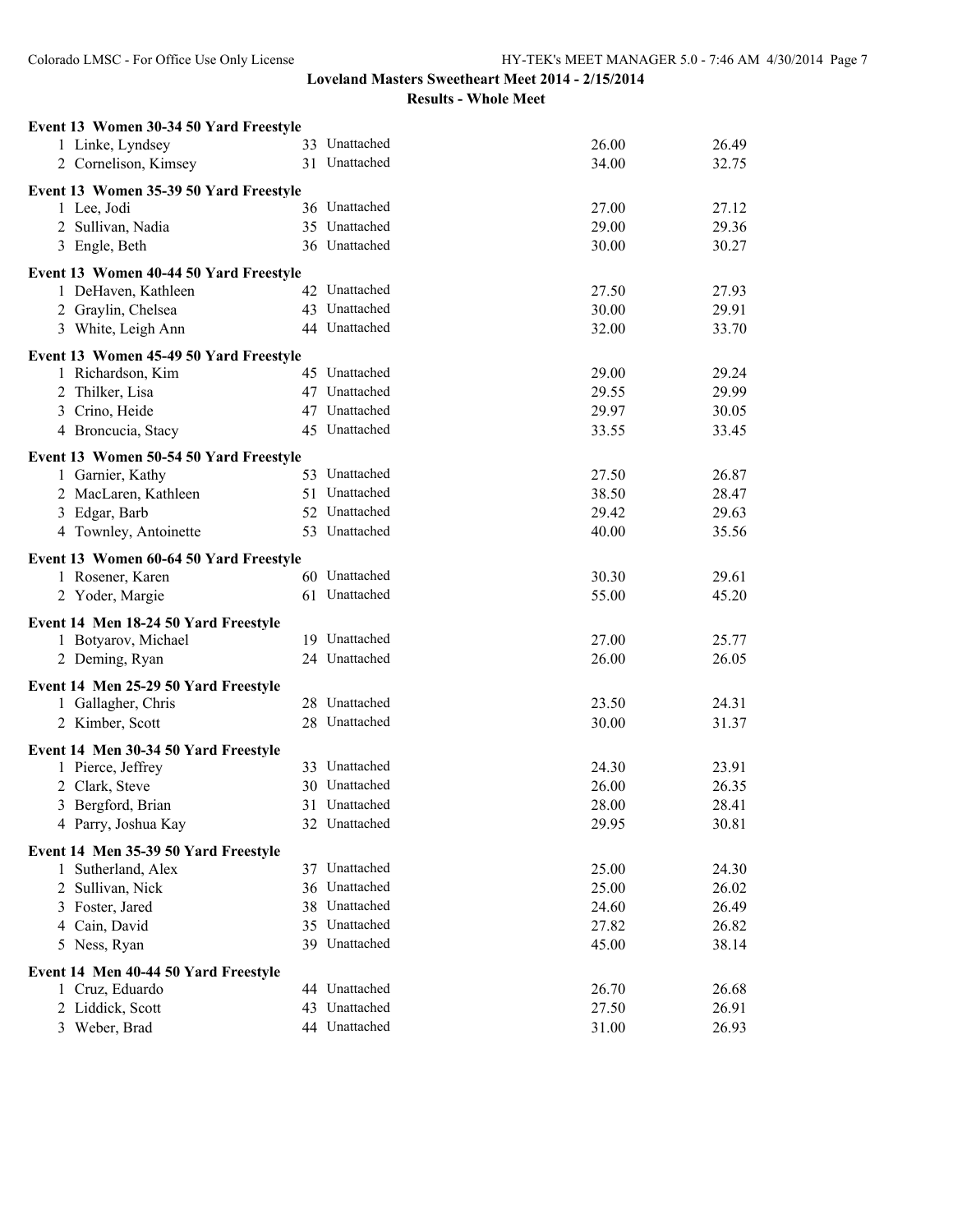| Event 14 Men 45-49 50 Yard Freestyle       |                |         |         |
|--------------------------------------------|----------------|---------|---------|
| 1 Barringer, Rob                           | 48 Unattached  | 24.50   | 24.78   |
| 2 Motter, Tim                              | 48 Unattached  | 25.50   | 24.90   |
| 3 Hoyt, Brian                              | 47 Unattached  | 27.00   | 26.66   |
| 4 Wullink, Wietse                          | 47 Unattached  | 27.00   | 26.79   |
| 5 Pins, Michael                            | 48 Unattached  | 28.89   | 28.02   |
| Event 14 Men 50-54 50 Yard Freestyle       |                |         |         |
| 1 Smith, John                              | 51 Unattached  | 22.80   | 22.84   |
| 2 Hess, Richard                            | 54 Unattached  | 26.00   | 24.87   |
| 3 Mitchell, Matthew                        | 50 Unattached  | 27.17   | 27.18   |
| 4 Reetz, Eric                              | 54 Unattached  | 32.00   | 33.18   |
| Event 14 Men 55-59 50 Yard Freestyle       |                |         |         |
| 1 Fox, Rick                                | 58 Unattached  | 25.30   | 24.99   |
| 2 Nolte, Christopher                       | 57 Unattached  | 26.30   | 26.35   |
| 3 Haan, Brian                              | 57 Unattached  | 30.13   | 30.09   |
| 4 Valvano, John                            | 56 Unattached  | 32.00   | 32.57   |
| --- Morrison, Jeff                         | 59 Unattached  | 29.00   | DQ      |
| --- Marsh, Russ                            | 58 Unattached  | 25.59   | DQ      |
| Event 14 Men 60-64 50 Yard Freestyle       |                |         |         |
| 1 Shopes, Marty                            | 62 Unattached  | 26.80   | 26.29   |
| Event 14 Men 65-69 50 Yard Freestyle       |                |         |         |
| 1 Abbot, William                           | 67 Unattached  | 30.00   | 28.41   |
| 2 Burson, Bill                             | 68 Unattached  | 30.00   | 31.25   |
| --- Abrahams, Richard                      | 68 Unattached  | 24.00   | DQ      |
| Event 14 Men 75-79 50 Yard Freestyle       |                |         |         |
| 1 Cattles, Steve                           | 78 Unattached  | 40.00   | 46.29   |
| Event 15 Women 30-34 100 Yard Breaststroke |                |         |         |
| 1 Gibbons, Chelsea                         | 30 Unattached  | 1:22.00 | 1:17.59 |
| 37.06                                      | 1:17.59(40.53) |         |         |
| Event 15 Women 40-44 100 Yard Breaststroke |                |         |         |
| 1 Framke, Erin                             | 40 Unattached  | 1:20.53 | 1:16.77 |
| 36.52                                      | 1:16.77(40.25) |         |         |
| 2 Mickelson, Justina                       | 44 Unattached  | 1:28.30 | 1:29.31 |
| 40.84                                      | 1:29.31(48.47) |         |         |
| 3 Kroeger-Weeks, Kim                       | 44 Unattached  | NT      | 1:35.03 |
| 43.64                                      | 1:35.03(51.39) |         |         |
| --- Vowles, Nicole                         | 43 Unattached  | 1:22.40 | DQ      |
| Event 15 Women 45-49 100 Yard Breaststroke |                |         |         |
| 1 Dunn, Bridget Ann                        | 46 Unattached  | 1:29.39 | 1:28.25 |
| 42.16                                      | 1:28.25(46.09) |         |         |
| Event 15 Women 50-54 100 Yard Breaststroke |                |         |         |
| 1 Campbell, Ellen                          | 50 Unattached  | 1:22.20 | 1:21.33 |
| 38.70                                      | 1:21.33(42.63) |         |         |
| 2 Nolte, Susan                             | 52 Unattached  | 1:38.00 | 1:36.90 |
| 46.00                                      | 1:36.90(50.90) |         |         |
| Stoke, Jeanne<br>3                         | 52 Unattached  | 1:41.00 | 1:39.14 |
| 45.13                                      | 1:39.14(54.01) |         |         |
| Morrison, Mary<br>---                      | 54 Unattached  | 2:05.00 | DQ      |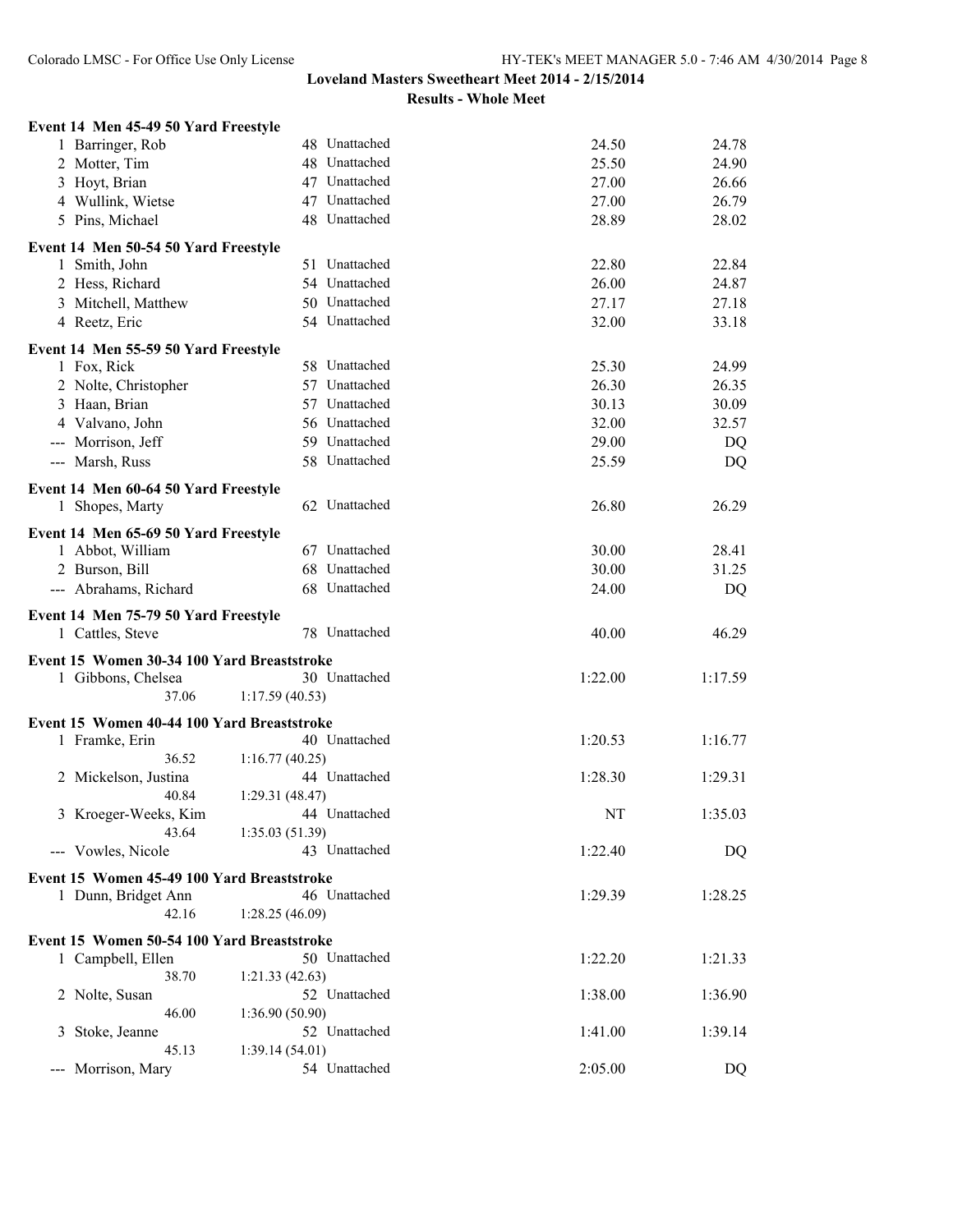| Event 15 Women 60-64 100 Yard Breaststroke |                  |         |         |
|--------------------------------------------|------------------|---------|---------|
| 1 Rosener, Karen                           | 60 Unattached    | 1:28.99 | 1:26.72 |
| 40.92                                      | 1:26.72(45.80)   |         |         |
| Event 16 Men 30-34 100 Yard Breaststroke   |                  |         |         |
| 1 Trinidad, Reuben                         | 34 Unattached    | 1:01.50 | 1:02.28 |
| 29.57                                      | 1:02.28(32.71)   |         |         |
|                                            |                  |         |         |
| Event 16 Men 35-39 100 Yard Breaststroke   |                  |         |         |
| 1 Walker, Kent                             | 35 Unattached    | 1:15.00 | 1:09.43 |
| 32.87                                      | 1:09.43(36.56)   |         |         |
| Event 16 Men 40-44 100 Yard Breaststroke   |                  |         |         |
| 1 Martin, Chris                            | 40 Unattached    | 1:14.00 | 1:15.46 |
| 35.01                                      | 1:15.46(40.45)   |         |         |
| 2 Cowan, Robert                            | 42 Unattached    | 1:26.81 | 1:32.28 |
| 44.49                                      | 1:32.28(47.79)   |         |         |
|                                            |                  |         |         |
| Event 16 Men 45-49 100 Yard Breaststroke   |                  |         |         |
| 1 Matsumura, Koichi                        | 49 Unattached    | 1:48.00 | 1:24.00 |
| 40.26                                      | 1:24.00(43.74)   |         |         |
| --- Wullink, Wietse                        | 47 Unattached    | 1:14.00 | DQ      |
| Event 16 Men 50-54 100 Yard Breaststroke   |                  |         |         |
| 1 Ramirez, Alfonso                         | 52 Unattached    | 1:28.49 | 1:35.50 |
| 43.78                                      | 1:35.50(51.72)   |         |         |
|                                            |                  |         |         |
| Event 16 Men 55-59 100 Yard Breaststroke   |                  |         |         |
| 1 Stokoe, Rick                             | 58 Unattached    | 1:22.00 | 1:20.90 |
| 37.97                                      | 1:20.90(42.93)   |         |         |
| 2 Valvano, John                            | 56 Unattached    | 1:39.00 | 1:45.75 |
| 48.05                                      | 1:45.75(57.70)   |         |         |
| --- Marsh, Russ                            | 58 Unattached    | 1:12.01 | DQ      |
| Event 16 Men 60-64 100 Yard Breaststroke   |                  |         |         |
| 1 Waterbury, Stuart                        | 60 Unattached    | 1:09.00 | 1:06.81 |
| 31.45                                      | 1:06.81(35.36)   |         |         |
|                                            | 62 Unattached    | 1:18.00 | 1:23.70 |
| 2 Parkinson, Bruce<br>39.75                |                  |         |         |
|                                            | 1:23.70(43.95)   |         |         |
| Event 16 Men 70-74 100 Yard Breaststroke   |                  |         |         |
| 1 Molnar, Ronald                           | 72 Unattached    | 1:45.00 | 1:33.63 |
| 44.98                                      | 1:33.63 (48.65)  |         |         |
| 2 Sherman, Lawrence                        | 72 Unattached    | 1:30.00 | 2:09.60 |
| 57.73                                      | 2:09.60(1:11.87) |         |         |
|                                            |                  |         |         |
| Event 16 Men 75-79 100 Yard Breaststroke   |                  |         |         |
| --- Cattles, Steve                         | 78 Unattached    | 2:44.00 | DQ      |
| Event 17 Women 18-24 50 Yard Backstroke    |                  |         |         |
| 1 Nolte, Melissa                           | 23 Unattached    | 33.00   | 30.25   |
|                                            |                  |         |         |
| Event 17 Women 35-39 50 Yard Backstroke    |                  |         |         |
| --- Sullivan, Nadia                        | 35 Unattached    | 32.00   | DQ      |
| Event 17 Women 45-49 50 Yard Backstroke    |                  |         |         |
| 1 Freund, Shelle                           | 48 Unattached    | 32.80   | 32.19   |
| 2 Crino, Heide                             | 47 Unattached    | 34.75   | 34.55   |
| 3 Broncucia, Stacy                         | 45 Unattached    | 40.35   | 40.77   |
|                                            |                  |         |         |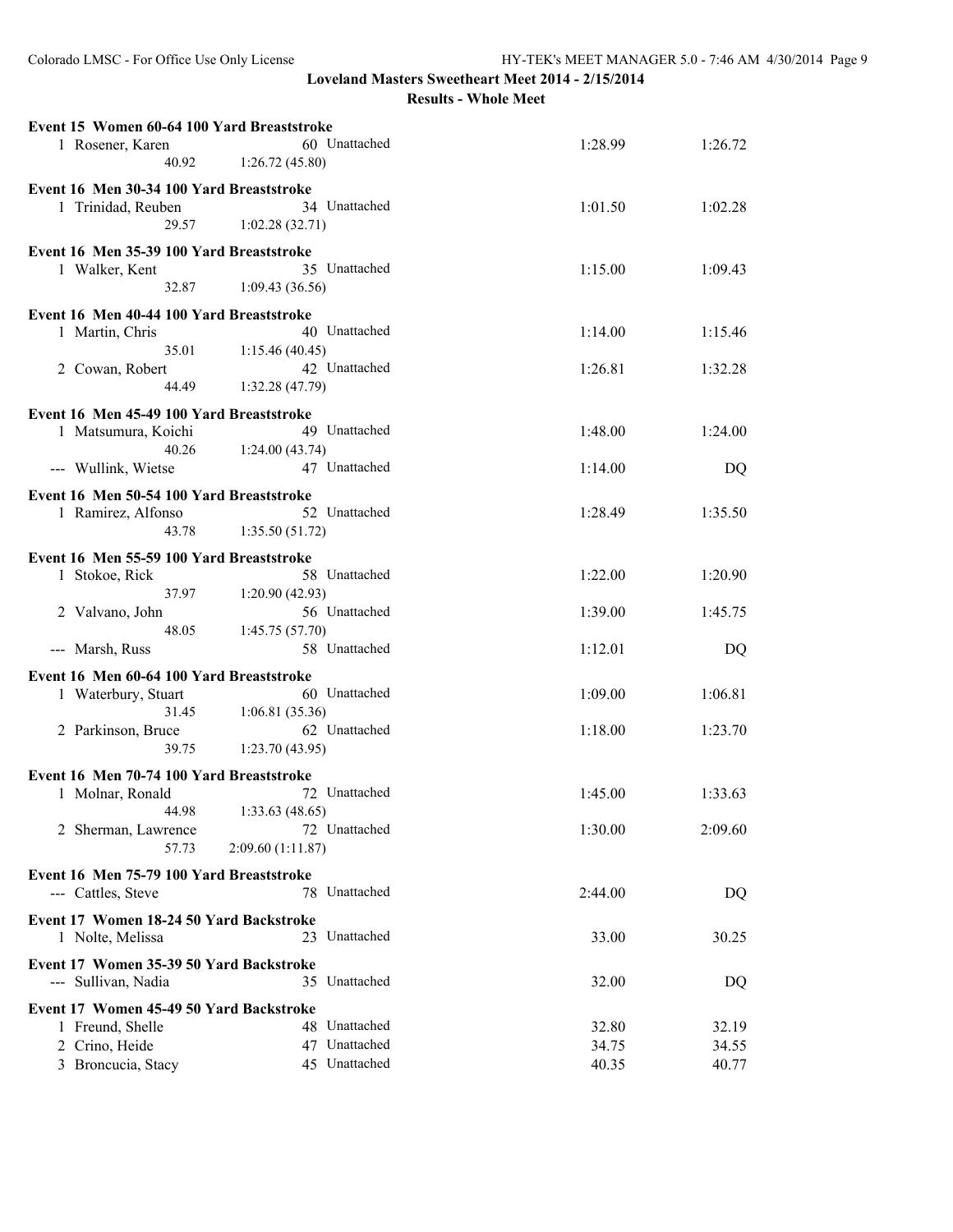| Event 17 Women 50-54 50 Yard Backstroke |               |         |         |
|-----------------------------------------|---------------|---------|---------|
| 1 Talnall, Suzy                         | 54 Unattached | 31.75   | 32.38   |
| 2 Edgar, Barb                           | 52 Unattached | 35.40   | 35.06   |
| 3 Garnier, Kathy                        | 53 Unattached | 38.00   | 35.96   |
| 4 Golding, Sandy                        | 50 Unattached | 45.00   | 42.60   |
| 5 Townley, Antoinette                   | 53 Unattached | 1:00.00 | 48.06   |
| Event 17 Women 60-64 50 Yard Backstroke |               |         |         |
| 1 Yoder, Margie                         | 61 Unattached | 1:10.00 | 1:03.23 |
| --- Yost, Karen                         | 60 Unattached | NT      | DQ      |
| Event 18 Men 18-24 50 Yard Backstroke   |               |         |         |
| 1 Deming, Ryan                          | 24 Unattached | 30.00   | 30.33   |
| Event 18 Men 30-34 50 Yard Backstroke   |               |         |         |
| 1 Parry, Joshua Kay                     | 32 Unattached | 37.45   | 36.73   |
| Event 18 Men 35-39 50 Yard Backstroke   |               |         |         |
| 1 O'Sullivan, Chris                     | 38 Unattached | 25.50   | 24.54   |
| 2 Foster, Jared                         | 38 Unattached | 32.00   | 33.67   |
| 3 Ness, Ryan                            | 39 Unattached | 1:00.00 | 53.45   |
| Event 18 Men 40-44 50 Yard Backstroke   |               |         |         |
| 1 Liddick, Scott                        | 43 Unattached | 35.00   | 33.99   |
| Event 18 Men 45-49 50 Yard Backstroke   |               |         |         |
| 1 Barringer, Rob                        | 48 Unattached | 29.50   | 29.82   |
| 2 Hoyt, Brian                           | 47 Unattached | 30.70   | 32.20   |
| Event 18 Men 55-59 50 Yard Backstroke   |               |         |         |
| 1 Haan, Brian                           | 57 Unattached | 39.13   | 40.31   |
| --- Morrison, Jeff                      | 59 Unattached | 38.00   | DQ      |
| Event 18 Men 60-64 50 Yard Backstroke   |               |         |         |
| 1 Stanback, John                        | 60 Unattached | 30.50   | 29.80   |
| 2 Shopes, Marty                         | 62 Unattached | 33.50   | 32.54   |
| Event 19 Women 18-24 50 Yard Butterfly  |               |         |         |
| 1 Nolte, Melissa                        | 23 Unattached | 32.00   | 30.29   |
| Event 19 Women 30-34 50 Yard Butterfly  |               |         |         |
| 1 Linke, Lyndsey                        | 33 Unattached | 28.00   | 28.67   |
| Event 19 Women 35-39 50 Yard Butterfly  |               |         |         |
| 1 Lee, Jodi                             | 36 Unattached | 29.48   | 29.70   |
| Sullivan, Nadia<br>2                    | 35 Unattached | NT      | 33.46   |
| 3 Hinds, Laura                          | 38 Unattached | 35.00   | 34.15   |
| 4 O'Connel, Fontaine                    | 39 Unattached | 38.00   | 37.77   |
| 5 Lessem, Alexandra                     | 38 Unattached | 1:00.00 | 42.73   |
| Event 19 Women 40-44 50 Yard Butterfly  |               |         |         |
| 1 DeHaven, Kathleen                     | 42 Unattached | 29.00   | 29.90   |
| 2 Mickelson, Justina                    | 44 Unattached | 43.20   | 41.78   |
| --- White, Leigh Ann                    | 44 Unattached | 40.00   | DQ      |
| Event 19 Women 45-49 50 Yard Butterfly  |               |         |         |
| Thilker, Lisa<br>$\mathbf{1}$           | 47 Unattached | 33.25   | 34.19   |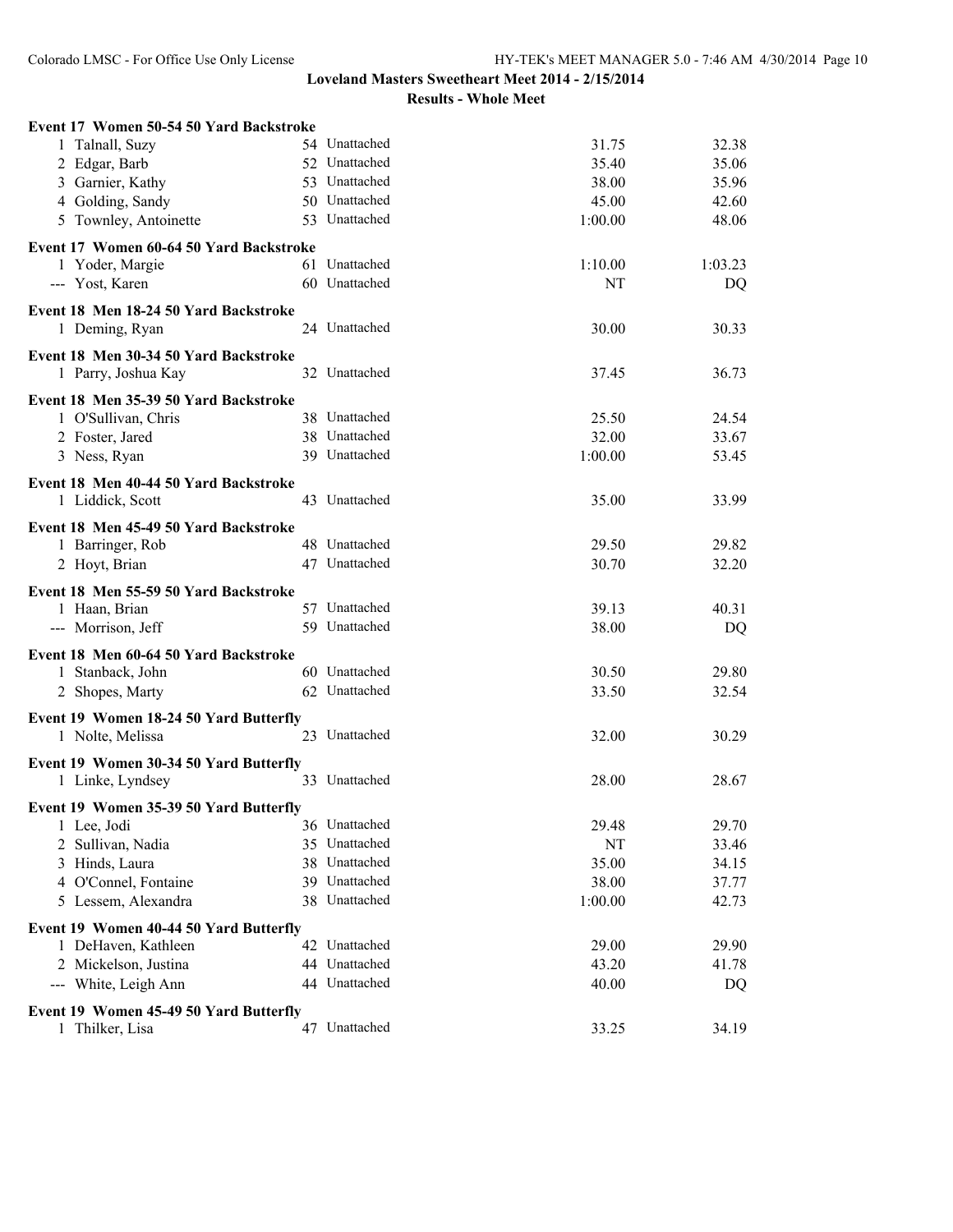| Event 19 Women 50-54 50 Yard Butterfly |               |         |         |
|----------------------------------------|---------------|---------|---------|
| 1 MacLaren, Kathleen                   | 51 Unattached | 29.30   | 32.05   |
| 2 Edgar, Barb                          | 52 Unattached | 33.20   | 35.74   |
| 3 Cook, Sharon                         | 51 Unattached | 37.00   | 40.29   |
| 4 Croarkin-Svedlow, Deb                | 51 Unattached | 1:20.00 | 43.43   |
| Event 19 Women 60-64 50 Yard Butterfly |               |         |         |
| 1 Rosener, Karen                       | 60 Unattached | 33.30   | 31.99   |
|                                        |               |         |         |
| Event 19 Women 65-69 50 Yard Butterfly | 65 Unattached |         | 42.77   |
| 1 Young, Lydia                         |               | 40.75   |         |
| Event 20 Men 18-24 50 Yard Butterfly   |               |         |         |
| 1 Botyarov, Michael                    | 19 Unattached | 30.00   | 29.39   |
| Event 20 Men 30-34 50 Yard Butterfly   |               |         |         |
| 1 Moyer, Jared                         | 34 Unattached | 27.50   | 26.26   |
| 2 Pierce, Jeffrey                      | 33 Unattached | 27.50   | 26.38   |
| 3 Batchelder, John                     | 33 Unattached | 27.50   | 27.35   |
| 4 Bergford, Brian                      | 31 Unattached | 28.50   | 28.88   |
| 5 Clark, Steve                         | 30 Unattached | 29.00   | 29.93   |
| 6 Parry, Joshua Kay                    | 32 Unattached | 35.82   | 35.67   |
|                                        |               |         |         |
| Event 20 Men 35-39 50 Yard Butterfly   | 37 Unattached |         |         |
| 1 Sutherland, Alex                     | 36 Unattached | 27.00   | 27.35   |
| 2 Sullivan, Nick                       | 35 Unattached | 30.00   | 29.18   |
| 3 Cain, David                          |               | 31.88   | 30.68   |
| 4 Ness, Ryan                           | 39 Unattached | 1:00.00 | 50.57   |
| Event 20 Men 45-49 50 Yard Butterfly   |               |         |         |
| 1 Pins, Michael                        | 48 Unattached | 29.08   | 28.26   |
| 2 Motter, Tim                          | 48 Unattached | 28.00   | 28.40   |
| 3 Neilsen, Eric                        | 48 Unattached | 32.00   | 30.13   |
| 4 Brower, William                      | 47 Unattached | 31.50   | 31.53   |
| Event 20 Men 50-54 50 Yard Butterfly   |               |         |         |
| 1 Mitchell, Matthew                    | 50 Unattached | 31.64   | 32.21   |
| 2 Reetz, Eric                          | 54 Unattached | 34.00   | 36.31   |
|                                        |               |         |         |
| Event 20 Men 55-59 50 Yard Butterfly   |               |         |         |
| 1 Fox, Rick                            | 58 Unattached | 29.80   | 29.06   |
| Event 20 Men 60-64 50 Yard Butterfly   |               |         |         |
| 1 Shopes, Marty                        | 62 Unattached | 30.20   | 31.89   |
| Event 20 Men 65-69 50 Yard Butterfly   |               |         |         |
| 1 Abbot, William                       | 67 Unattached | 32.50   | 29.84   |
| --- Abrahams, Richard                  | 68 Unattached | 28.00   | DQ      |
|                                        |               |         |         |
| Event 21 Women 18-24 100 Yard IM       |               |         |         |
| 1 Nolte, Melissa                       | 23 Unattached | 1:12.00 | 1:09.89 |
| 32.15<br>1:09.89(37.74)                |               |         |         |
| Event 21 Women 30-34 100 Yard IM       |               |         |         |
| 1 Quinnell, Jodi                       | 31 Unattached | 1:07.49 | 1:06.60 |
| 30.34<br>1:06.60(36.26)                |               |         |         |
| 2 Linke, Lyndsey                       | 33 Unattached | 1:02.50 | 1:08.67 |
| 31.62<br>1:08.67(37.05)                |               |         |         |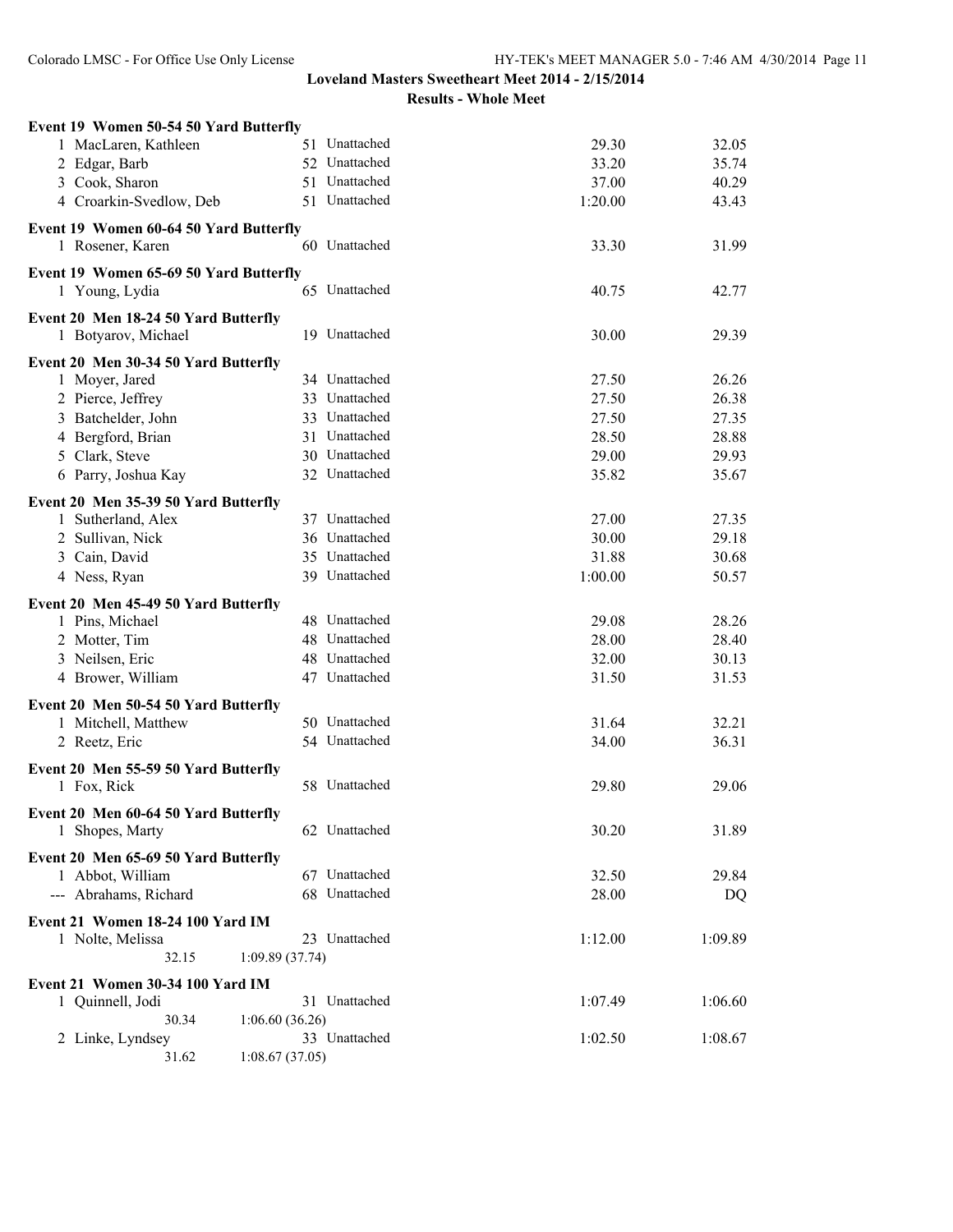| (Event 21 Women 30-34 100 Yard IM)                |                                 |         |         |
|---------------------------------------------------|---------------------------------|---------|---------|
| 3 Gibbons, Chelsea<br>36.30                       | 30 Unattached<br>1:13.25(36.95) | 1:15.00 | 1:13.25 |
| <b>Event 21 Women 35-39 100 Yard IM</b>           |                                 |         |         |
| 1 Sullivan, Nadia                                 | 35 Unattached                   | 1:15.00 | 1:13.81 |
| 34.69                                             | 1:13.81(39.12)                  |         |         |
| Event 21 Women 40-44 100 Yard IM                  |                                 |         |         |
| 1 Mickelson, Justina                              | 44 Unattached                   | 1:27.00 | 1:27.46 |
| 41.18                                             | 1:27.46 (46.28)                 |         |         |
| 2 White, Leigh Ann                                | 44 Unattached                   | 1:35.00 | 1:29.29 |
| 40.76                                             | 1:29.29 (48.53)                 |         |         |
| 3 Kroeger-Weeks, Kim                              | 44 Unattached                   | 1:31.00 | 1:30.92 |
| 40.80                                             | 1:30.92(50.12)                  |         |         |
| --- Vowles, Nicole                                | 43 Unattached                   | 1:16.00 | DQ      |
| --- Graylin, Chelsea                              | 43 Unattached                   | 1:18.00 | DQ      |
| Event 21 Women 45-49 100 Yard IM                  |                                 |         |         |
| 1 Richardson, Kim                                 | 45 Unattached                   | 1:16.16 | 1:16.94 |
| 35.52                                             | 1:16.94(41.42)                  |         |         |
| 2 Dunn, Bridget Ann                               | 46 Unattached                   | 1:29.00 | 1:19.79 |
| 39.09                                             | 1:19.79 (40.70)                 |         |         |
| 3 Broncucia, Stacy                                | 45 Unattached                   | 1:27.43 | 1:26.85 |
| 40.00                                             | 1:26.85(46.85)                  |         |         |
| Event 21 Women 50-54 100 Yard IM                  |                                 |         |         |
| 1 Campbell, Ellen                                 | 50 Unattached                   | 1:20.50 | 1:15.69 |
| 36.30                                             | 1:15.69 (39.39)                 |         |         |
| 2 Nolte, Susan                                    | 52 Unattached                   | 1:35.00 | 1:30.70 |
| 45.04                                             | 1:30.70(45.66)                  |         |         |
| --- Morrison, Mary                                | 54 Unattached                   | NT      | DQ      |
|                                                   |                                 |         |         |
| Event 21 Women 60-64 100 Yard IM<br>1 Yost, Karen | 60 Unattached                   | 2:10.00 | 1:54.76 |
| 56.51                                             | 1:54.76(58.25)                  |         |         |
| --- Rosener, Karen                                | 60 Unattached                   | 1:19.50 | DQ      |
|                                                   |                                 |         |         |
| Event 22 Men 18-24 100 Yard IM                    |                                 |         |         |
| 1 Deming, Ryan                                    | 24 Unattached                   | 1:05.00 | 1:07.93 |
| 30.37                                             | 1:07.93(37.56)                  |         |         |
| Event 22 Men 25-29 100 Yard IM                    |                                 |         |         |
| 1 Gallagher, Chris                                | 28 Unattached                   | 1:00.50 | 1:02.21 |
| 27.68                                             | 1:02.21(34.53)                  |         |         |
| Event 22 Men 30-34 100 Yard IM                    |                                 |         |         |
| 1 Moyer, Jared                                    | 34 Unattached                   | 1:03.00 | 1:03.71 |
| 29.02                                             | 1:03.71 (34.69)                 |         |         |
| 2 Bergford, Brian                                 | 31 Unattached                   | 1:12.00 | 1:10.52 |
| 32.97                                             | 1:10.52(37.55)                  |         |         |
| 3 Parry, Joshua Kay                               | 32 Unattached                   | 1:25.00 | 1:16.10 |
| 36.48                                             | 1:16.10(39.62)                  |         |         |
| Event 22 Men 35-39 100 Yard IM                    |                                 |         |         |
| 1 O'Sullivan, Chris                               | 38 Unattached                   | 56.00   | 55.13   |
| 24.60                                             | 55.13 (30.53)                   |         |         |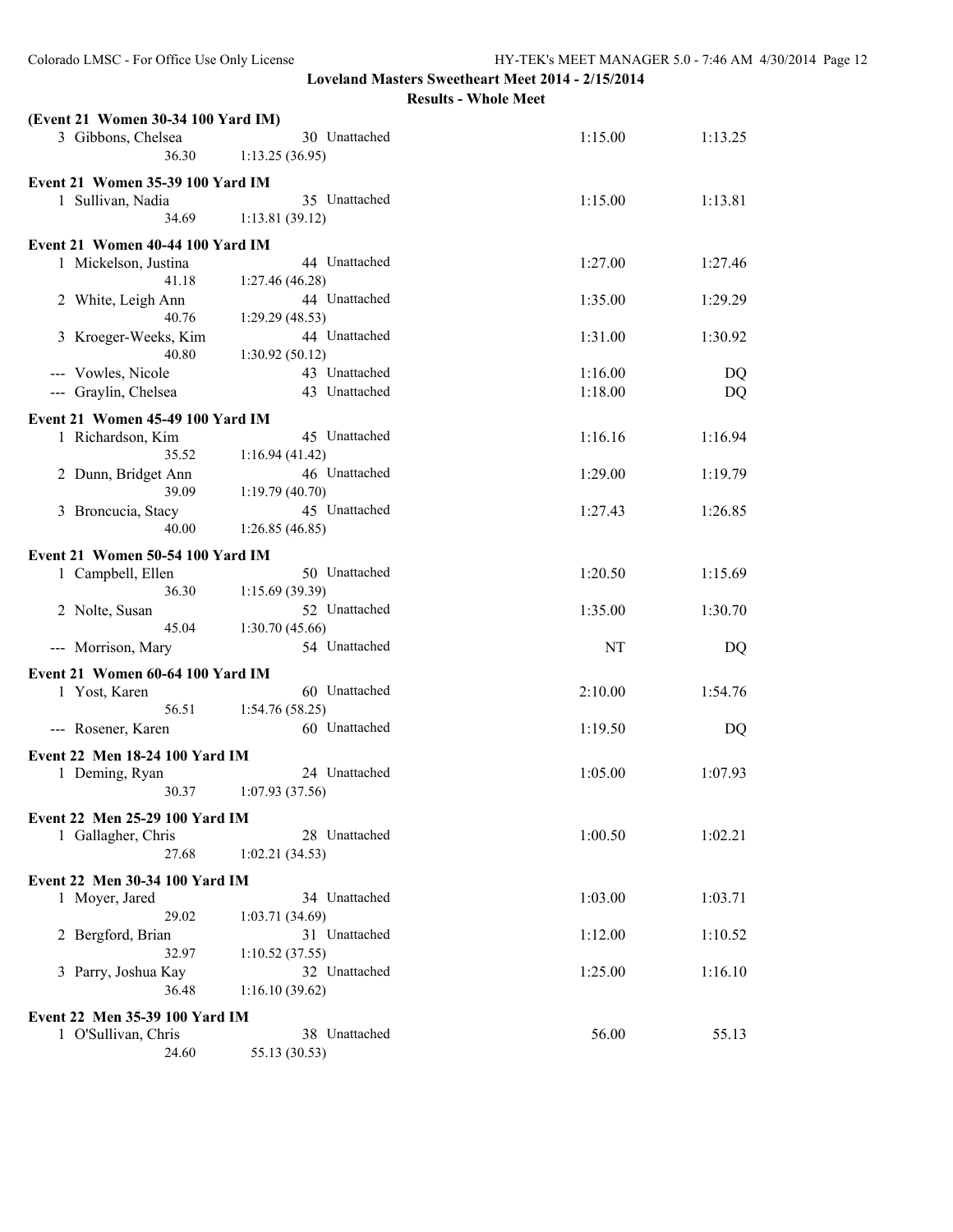| (Event 22 Men 35-39 100 Yard IM)        |                                   |                 |         |
|-----------------------------------------|-----------------------------------|-----------------|---------|
| 35 Unattached<br>2 Walker, Kent         |                                   | 1:10.00         | 1:00.20 |
| 27.78                                   | 1:00.20(32.42)                    |                 |         |
| 3 Sullivan, Nick                        | 36 Unattached                     | 1:20.00         | 1:10.43 |
| 32.07                                   | 1:10.43(38.36)                    |                 |         |
| 4 Foster, Jared                         | 38 Unattached                     | 1:13.00         | 1:11.38 |
| 33.59                                   | 1:11.38 (37.79)                   |                 |         |
| --- Ness, Ryan                          | 39 Unattached                     | NT              | DQ      |
| --- Sutherland, Alex                    | 37 Unattached                     | 1:10.00         | DQ      |
| 29.35                                   | DQ (33.22)                        |                 |         |
| <b>Event 22 Men 40-44 100 Yard IM</b>   |                                   |                 |         |
| 1 Weber, Brad                           | 44 Unattached                     | 1:15.00         | 1:06.41 |
| 31.16                                   | 1:06.41(35.25)                    |                 |         |
| 2 Cruz, Eduardo                         | 44 Unattached                     | 1:06.40         | 1:06.51 |
| 31.50                                   | 1:06.51(35.01)                    |                 |         |
|                                         | 43 Unattached                     | 1:11.00         | 1:10.80 |
| 3 Liddick, Scott<br>34.14               | 1:10.80(36.66)                    |                 |         |
| 4 Martin, Chris                         | 40 Unattached                     | 1:11.00         | 1:13.05 |
| 35.45                                   | 1:13.05(37.60)                    |                 |         |
|                                         |                                   |                 |         |
| Event 22 Men 50-54 100 Yard IM          |                                   |                 |         |
| 1 Hess, Richard                         | 54 Unattached                     | 1:06.00         | 1:05.13 |
| 30.26                                   | 1:05.13(34.87)                    |                 |         |
| 2 Ramirez, Alfonso                      | 52 Unattached                     | 1:24.90         | 1:23.09 |
| 39.10                                   | 1:23.09 (43.99)                   |                 |         |
| 3 Kelly, John                           | 52 Unattached                     | 1:30.00         | 1:28.49 |
| 41.68                                   | 1:28.49(46.81)                    |                 |         |
| 4 Reetz, Eric                           | 54 Unattached                     | 1:40.00         | 1:31.91 |
| 43.35                                   | 1:31.91 (48.56)                   |                 |         |
| Event 22 Men 55-59 100 Yard IM          |                                   |                 |         |
| 1 Nolte, Christopher                    | 57 Unattached                     | 1:07.00         | 1:07.65 |
| 31.08                                   | 1:07.65(36.57)                    |                 |         |
| 2 Stokoe, Rick                          | 58 Unattached                     | 1:19.00         | 1:17.47 |
| 37.89                                   | 1:17.47(39.58)                    |                 |         |
| --- Marsh, Russ                         | 58 Unattached                     | 1:09.27         | DQ      |
| --- Morrison, Jeff                      | 59 Unattached                     | 1:19.00         | DQ      |
|                                         |                                   |                 |         |
| Event 22 Men 60-64 100 Yard IM          |                                   |                 |         |
| 1 Parkinson, Bruce                      | 62 Unattached                     | 1:16.00         | 1:16.06 |
| 36.28                                   | 1:16.06(39.78)                    |                 |         |
| Event 22 Men 70-74 100 Yard IM          |                                   |                 |         |
| 1 Molnar, Ronald                        | 72 Unattached                     | 1:30.00         | 1:20.42 |
| 37.31                                   | 1:20.42(43.11)                    |                 |         |
| 2 Sherman, Lawrence                     | 72 Unattached                     | 1:30.00         | 2:01.75 |
| 56.36                                   | 2:01.75 (1:05.39)                 |                 |         |
| Event 22 Men 75-79 100 Yard IM          |                                   |                 |         |
| 1 Cattles, Steve                        | 78 Unattached                     | 2:32.00         | 2:36.47 |
| 1:16.53                                 | 2:36.47(1:19.94)                  |                 |         |
|                                         |                                   |                 |         |
| Event 23 Women 18-24 200 Yard Freestyle |                                   |                 |         |
| 1 Mullinix, Amanda                      | 22 Unattached                     | 2:15.00         | 2:15.20 |
| 32.22                                   | 1:06.77(34.55)<br>1:41.74 (34.97) | 2:15.20 (33.46) |         |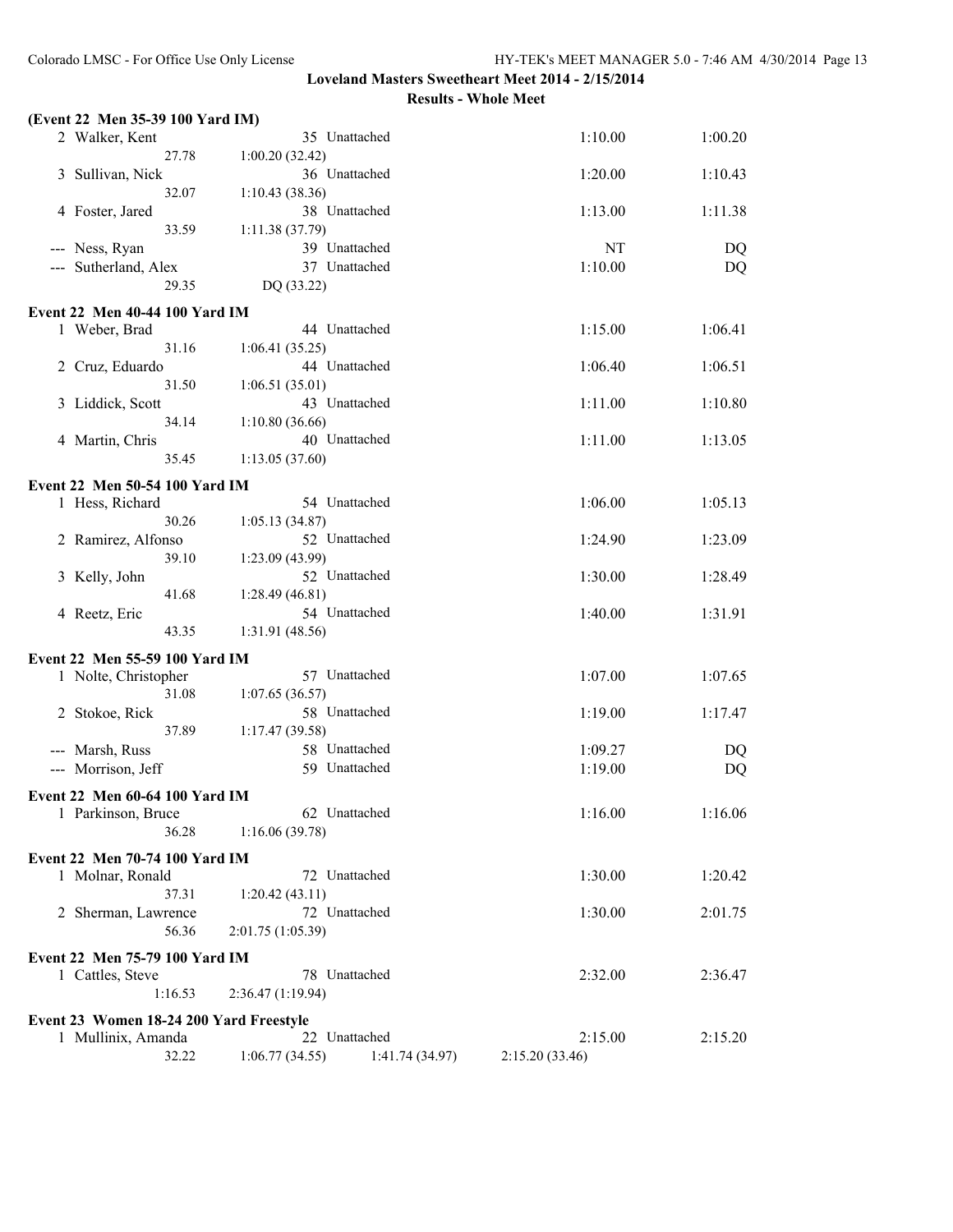| Event 23 Women 30-34 200 Yard Freestyle |                                                                              |                                   |                 |         |
|-----------------------------------------|------------------------------------------------------------------------------|-----------------------------------|-----------------|---------|
| 1 Quinnell, Jodi                        | 31 Unattached                                                                |                                   | 2:15.00         | 2:11.46 |
|                                         | 30.77 1:03.65 (32.88) 1:37.64 (33.99) 2:11.46 (33.82)                        |                                   |                 |         |
| Event 23 Women 35-39 200 Yard Freestyle |                                                                              |                                   |                 |         |
| 1 O'Connel, Fontaine                    | 39 Unattached                                                                |                                   | 2:30.00         | 2:30.05 |
| 34.93                                   | 1:13.30(38.37)                                                               | 1:52.46 (39.16)                   | 2:30.05(37.59)  |         |
| 2 Engle, Beth                           | 36 Unattached                                                                |                                   | 2:34.00         | 2:34.52 |
| 36.38                                   | $1:16.43(40.05)$ $1:56.22(39.79)$                                            |                                   | 2:34.52(38.30)  |         |
| 3 Lessem, Alexandra                     | 38 Unattached                                                                |                                   | 2:50.00         | 2:46.16 |
| 37.58                                   | $1:19.33(41.75)$ $2:03.02(43.69)$                                            |                                   | 2:46.16(43.14)  |         |
| Event 23 Women 40-44 200 Yard Freestyle |                                                                              |                                   |                 |         |
| 1 Graylin, Chelsea                      | 43 Unattached                                                                |                                   | 2:23.00         | 2:26.84 |
|                                         | ea 43 0 matriced 2:<br>32.74 1:09.41 (36.67) 1:48.22 (38.81) 2:26.84 (38.62) |                                   |                 |         |
| --- DeHaven, Kathleen                   | 42 Unattached                                                                |                                   | 2:15.00         | DQ      |
| Event 23 Women 45-49 200 Yard Freestyle |                                                                              |                                   |                 |         |
| 1 Richardson, Kim                       | 45 Unattached                                                                |                                   | 2:20.00         | 2:24.09 |
| 33.28                                   | $1:09.28(36.00)$ $1:46.60(37.32)$ $2:24.09(37.49)$                           |                                   |                 |         |
| Event 23 Women 50-54 200 Yard Freestyle |                                                                              |                                   |                 |         |
| 1 Garnier, Kathy                        | 53 Unattached                                                                |                                   | 2:15.00         | 2:12.91 |
|                                         | 31.37 1:05.51 (34.14)                                                        | $1:40.13(34.62)$ $2:12.91(32.78)$ |                 |         |
| 2 Talnall, Suzy                         | 54 Unattached                                                                |                                   | 2:17.50         | 2:17.31 |
|                                         | 30.53 1:04.69 (34.16) 1:40.86 (36.17)                                        |                                   | 2:17.31(36.45)  |         |
| Event 24 Men 25-29 200 Yard Freestyle   |                                                                              |                                   |                 |         |
| 1 Kimber, Scott                         | 28 Unattached                                                                |                                   | 2:30.00         | 2:32.51 |
|                                         | 35.10 1:13.43 (38.33) 2:32.51 (1:19.08)                                      |                                   |                 |         |
| Event 24 Men 30-34 200 Yard Freestyle   |                                                                              |                                   |                 |         |
| 1 Pierce, Jeffrey                       | 33 Unattached                                                                |                                   | 2:10.00         | 2:00.58 |
| 27.50                                   | 58.12 (30.62) 1:29.67 (31.55)                                                |                                   | 2:00.58(30.91)  |         |
| 2 Bergford, Brian                       | 31 Unattached                                                                |                                   | 2:30.00         | 2:17.82 |
| 32.89                                   | $1:07.47(34.58)$ $1:43.20(35.73)$                                            |                                   | 2:17.82(34.62)  |         |
| 3 Clark, Steve                          | 30 Unattached                                                                |                                   | 2:12.00         | 2:19.96 |
| 32.88                                   |                                                                              | $1:07.95(35.07)$ $1:43.93(35.98)$ | 2:19.96 (36.03) |         |
| Event 24 Men 40-44 200 Yard Freestyle   |                                                                              |                                   |                 |         |
| 1 Cruz, Eduardo                         | 44 Unattached                                                                |                                   | 2:11.00         | 2:16.48 |
|                                         | 32.27 1:07.14 (34.87) 1:42.85 (35.71) 2:16.48 (33.63)                        |                                   |                 |         |
| 2 Cowan, Robert                         | 42 Unattached                                                                |                                   | 2:30.00         | 2:30.35 |
| 34.99                                   | 1:13.13(38.14)                                                               | 1:52.25(39.12)                    | 2:30.35(38.10)  |         |
| Event 24 Men 45-49 200 Yard Freestyle   |                                                                              |                                   |                 |         |
| 1 Barringer, Rob                        | 48 Unattached                                                                |                                   | 1:59.50         | 1:59.94 |
| 27.13                                   | 57.64 (30.51)                                                                | 1:29.16(31.52)                    | 1:59.94(30.78)  |         |
| 2 Brower, William                       | 47 Unattached                                                                |                                   | 2:20.00         | 2:19.08 |
| 32.28                                   | 1:07.82(35.54)                                                               | 1:44.22(36.40)                    | 2:19.08(34.86)  |         |
| Event 24 Men 50-54 200 Yard Freestyle   |                                                                              |                                   |                 |         |
| 1 Kelly, John                           | 52 Unattached                                                                |                                   | 2:50.00         | 2:45.80 |
| 39.60                                   | 1:19.96(40.36)                                                               | 2:01.96(42.00)                    | 2:45.80 (43.84) |         |
| --- Ramirez, Alfonso                    | 52 Unattached                                                                |                                   | 2:31.07         | DQ      |
|                                         |                                                                              |                                   |                 |         |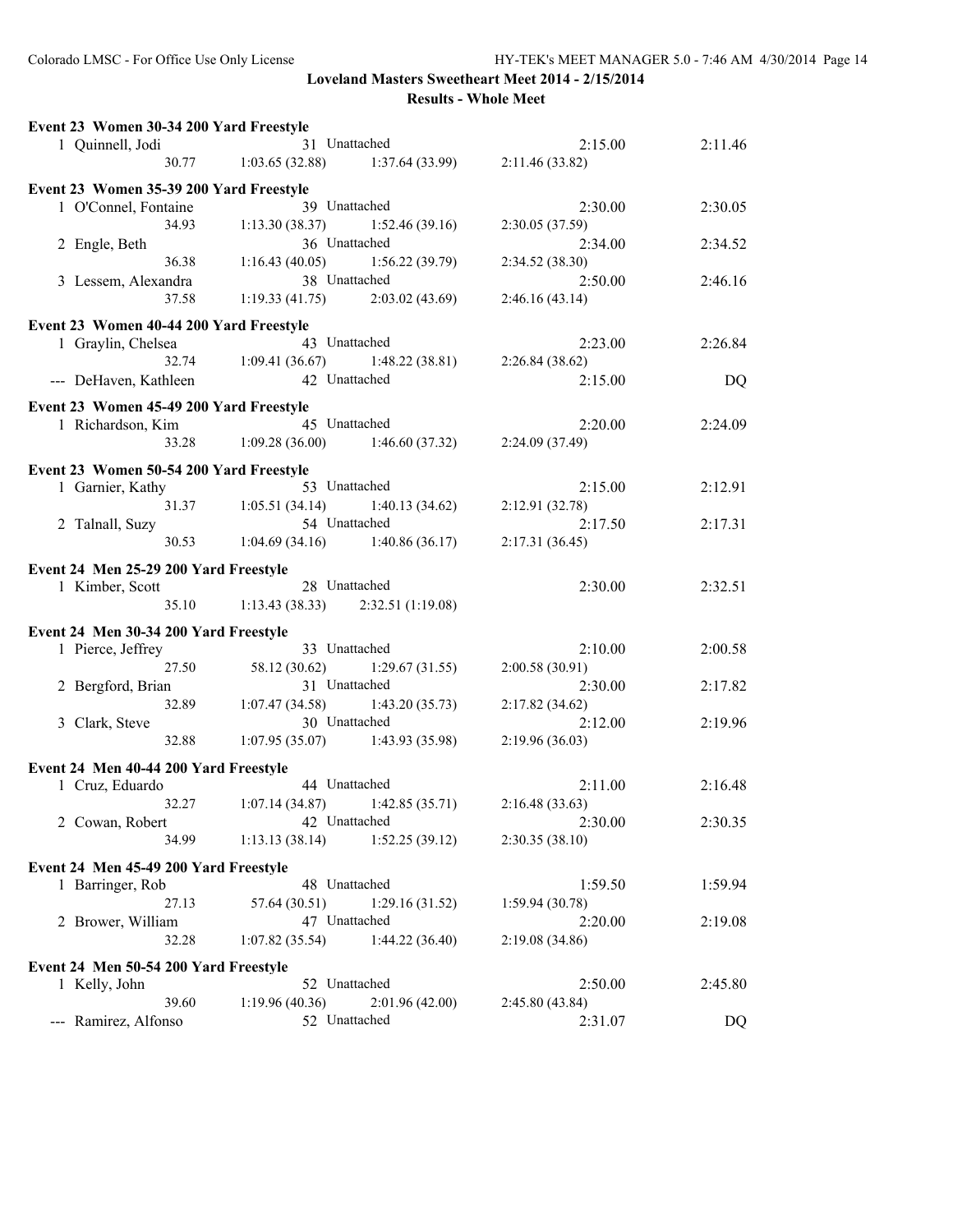|                 | Event 24 Men 55-59 200 Yard Freestyle      |       |                                                                             |                |                                     |         |
|-----------------|--------------------------------------------|-------|-----------------------------------------------------------------------------|----------------|-------------------------------------|---------|
| 1 Valvano, John |                                            |       |                                                                             |                | 2:54.00                             | 2:47.43 |
|                 |                                            |       | $56$ Unattached 2:<br>36.43 1:19.53 (43.10) 2:04.04 (44.51) 2:47.43 (43.39) |                |                                     |         |
|                 | Event 24 Men 65-69 200 Yard Freestyle      |       |                                                                             |                |                                     |         |
|                 | 1 Burson, Bill                             |       | 68 Unattached                                                               |                | 2:30.00                             | 2:33.30 |
|                 |                                            |       | 20.17 35.16 (14.99)                                                         |                | $1:14.25(39.09)$ $2:33.30(1:19.05)$ |         |
|                 | --- Abbot, William                         |       | 67 Unattached                                                               |                | 2:30.00                             | DQ      |
|                 |                                            |       | --- Abrahams, Richard 68 Unattached                                         |                | 3:00.00                             | DQ      |
|                 | Event 25 Women 40-44 200 Yard Butterfly    |       |                                                                             |                |                                     |         |
|                 | 1 Framke, Erin                             |       | 40 Unattached                                                               |                | 2:47.60                             | 2:50.55 |
|                 |                                            |       | 38.54 1:23.40 (44.86) 2:07.92 (44.52) 2:50.55 (42.63)                       |                |                                     |         |
|                 |                                            |       |                                                                             |                |                                     |         |
|                 | Event 25 Women 50-54 200 Yard Butterfly    |       |                                                                             |                |                                     |         |
|                 | 1 MacLaren, Kathleen                       |       | 51 Unattached                                                               |                | 2:45.25                             | 2:47.75 |
|                 |                                            | 36.51 | 1:19.16(42.65)                                                              |                | $2:02.92(43.76)$ $2:47.75(44.83)$   |         |
|                 | 2 Dau, Janice                              |       | 51 Unattached                                                               |                | 3:05.00                             | 3:03.44 |
|                 |                                            |       | 41.16 1:27.59 (46.43) 2:16.14 (48.55)                                       |                | 3:03.44 (47.30)                     |         |
|                 | Event 25 Women 65-69 200 Yard Butterfly    |       |                                                                             |                |                                     |         |
|                 | 1 Young, Lydia                             |       | 65 Unattached                                                               |                | 4:06.62                             | 3:52.39 |
|                 |                                            |       | 53.28 1:52.16 (58.88) 2:52.97 (1:00.81) 3:52.39 (59.42)                     |                |                                     |         |
|                 | Event 26 Men 18-24 200 Yard Butterfly      |       |                                                                             |                |                                     |         |
|                 |                                            |       | 1 Botyarov, Michael 19 Unattached                                           |                | 2:47.00                             | 2:27.41 |
|                 |                                            |       | 31.82 1:07.93 (36.11) 1:48.05 (40.12) 2:27.41 (39.36)                       |                |                                     |         |
|                 | Event 26 Men 30-34 200 Yard Butterfly      |       |                                                                             |                |                                     |         |
|                 | 1 Batchelder, John                         |       | 33 Unattached                                                               |                | 2:17.00                             | 2:15.53 |
|                 |                                            | 29.68 | $1:05.17(35.49)$ $1:40.90(35.73)$ $2:15.53(34.63)$                          |                |                                     |         |
|                 |                                            |       |                                                                             |                |                                     |         |
|                 | Event 26 Men 50-54 200 Yard Butterfly      |       |                                                                             |                |                                     |         |
|                 | 1 Mitchell, Matthew                        |       | 50 Unattached                                                               |                | NT                                  | 3:22.26 |
|                 |                                            |       | 42.71 1:32.04 (49.33) 2:24.85 (52.81) 3:22.26 (57.41)                       |                |                                     |         |
|                 | Event 27 Women 30-34 200 Yard Backstroke   |       |                                                                             |                |                                     |         |
|                 |                                            |       | 1 Gibbons, Chelsea 30 Unattached                                            |                | 3:00.00                             | 2:39.32 |
|                 |                                            |       | 38.76 1:18.09 (39.33) 1:58.73 (40.64) 2:39.32 (40.59)                       |                |                                     |         |
|                 | Event 27 Women 45-49 200 Yard Backstroke   |       |                                                                             |                |                                     |         |
|                 | 1 Freund, Shelle<br>48 Unattached          |       |                                                                             | 2:32.50        | 2:31.94                             |         |
|                 |                                            |       | 36.07 1:14.83 (38.76) 1:53.84 (39.01) 2:31.94 (38.10)                       |                |                                     |         |
|                 | 2 Crino, Heide                             |       | 47 Unattached                                                               |                | 2:50.00                             | 2:46.43 |
|                 |                                            | 38.84 | 1:21.17(42.33)                                                              | 2:04.33(43.16) | 2:46.43(42.10)                      |         |
|                 | Event 28 Men 35-39 200 Yard Backstroke     |       |                                                                             |                |                                     |         |
|                 | 1 Walker, Kent                             |       | 35 Unattached                                                               |                | 2:30.00                             | 2:19.19 |
|                 |                                            | 33.96 | 1:09.61(35.65)                                                              | 1:44.97(35.36) | 2:19.19(34.22)                      |         |
|                 | 2 Cain, David                              |       | 35 Unattached                                                               |                | 2:45.51                             | 2:41.16 |
|                 |                                            | 38.84 | 1:19.12(40.28)                                                              | 2:00.36(41.24) | 2:41.16 (40.80)                     |         |
|                 |                                            |       |                                                                             |                |                                     |         |
|                 | Event 28 Men 60-64 200 Yard Backstroke     |       |                                                                             |                |                                     |         |
|                 | 1 Stanback, John                           |       | 60 Unattached                                                               |                | 2:21.00                             | 2:20.13 |
|                 |                                            | 33.31 | 1:08.94(35.63)                                                              | 1:45.05(36.11) | 2:20.13(35.08)                      |         |
|                 | Event 29 Women 35-39 200 Yard Breaststroke |       |                                                                             |                |                                     |         |
|                 | 1 Lee, Jodi                                |       | 36 Unattached                                                               |                | 2:42.81                             | 2:38.66 |
|                 |                                            | 36.68 | 1:16.86(40.18)                                                              | 1:57.46(40.60) | 2:38.66(41.20)                      |         |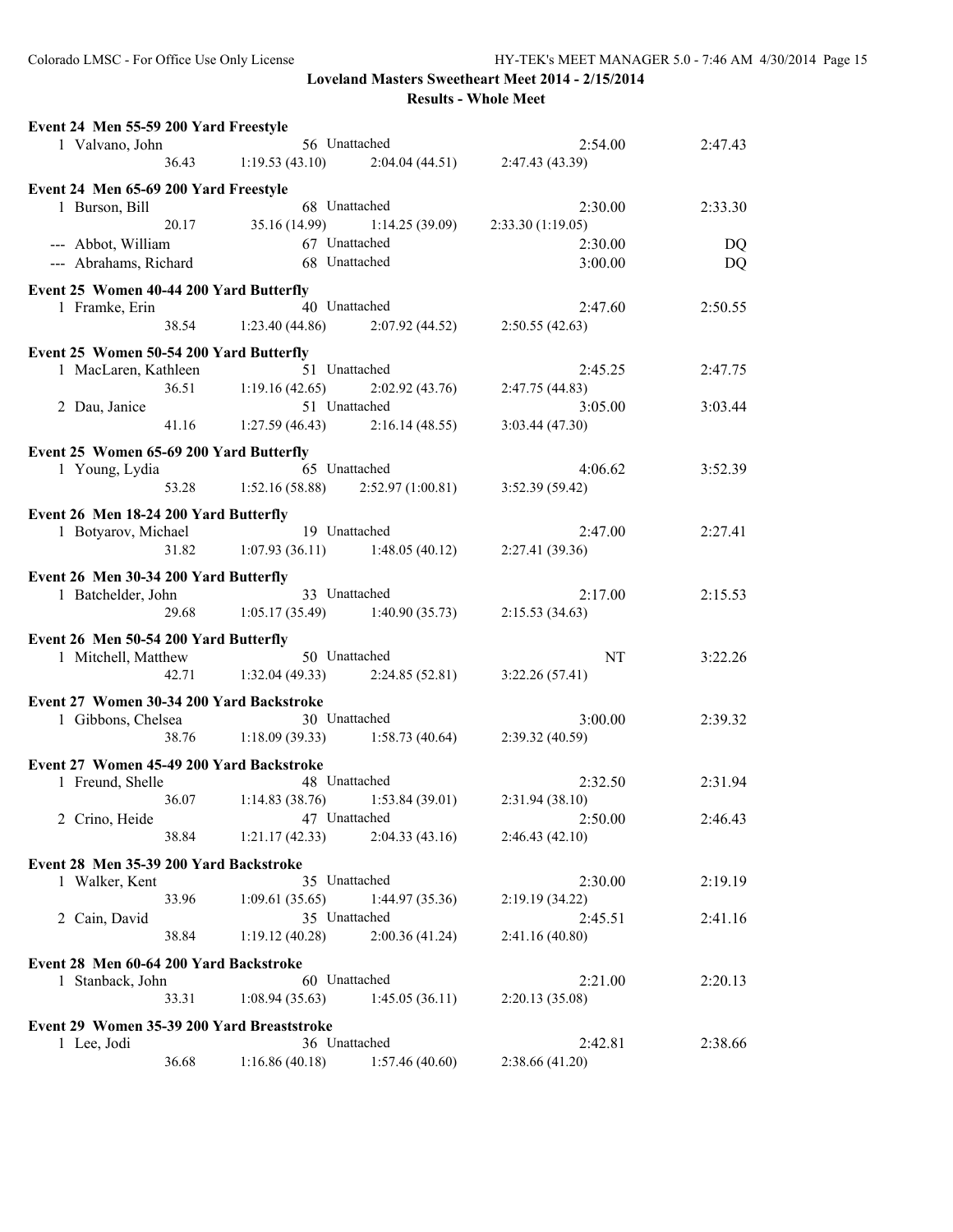| Event 29 Women 40-44 200 Yard Breaststroke |                                       |                                   |         |
|--------------------------------------------|---------------------------------------|-----------------------------------|---------|
| 1 Mickelson, Justina                       | 44 Unattached                         | 3:24.26                           | 3:21.53 |
| 43.89                                      | 1:34.80(50.91)                        | $2:28.43(53.63)$ $3:21.53(53.10)$ |         |
| --- Vowles, Nicole                         | 43 Unattached                         | 2:57.00                           | DQ      |
| Event 29 Women 45-49 200 Yard Breaststroke |                                       |                                   |         |
| 1 Dunn, Bridget Ann                        | 46 Unattached                         | 3:10.00                           | 3:11.07 |
| 42.61                                      | 1:33.37(50.76)                        | 2:24.19(50.82)<br>3:11.07(46.88)  |         |
| Event 29 Women 50-54 200 Yard Breaststroke |                                       |                                   |         |
| 1 Campbell, Ellen                          | 50 Unattached                         | 2:59.60                           | 2:54.35 |
|                                            | 39.42 1:23.53 (44.11) 2:08.91 (45.38) | 2:54.35(45.44)                    |         |
|                                            |                                       |                                   |         |
| Event 30 Men 30-34 200 Yard Breaststroke   | 34 Unattached                         |                                   |         |
| 1 Trinidad, Reuben<br>31.31                | $1:06.97(35.66)$ $1:42.66(35.69)$     | 2:15.00<br>2:18.79(36.13)         | 2:18.79 |
|                                            |                                       |                                   |         |
| Event 30 Men 40-44 200 Yard Breaststroke   |                                       |                                   |         |
| 1 Martin, Chris                            | 40 Unattached                         | 2:40.00                           | 2:53.43 |
| 36.91                                      | $1:20.14(43.23)$ $2:06.60(46.46)$     | 2:53.43(46.83)                    |         |
| Event 30 Men 50-54 200 Yard Breaststroke   |                                       |                                   |         |
| 1 Bakel, Joe                               | 52 Unattached                         | 3:00.00                           | 3:01.66 |
| 41.33                                      | $1:26.43(45.10)$ $2:14.19(47.76)$     | 3:01.66(47.47)                    |         |
| Event 30 Men 60-64 200 Yard Breaststroke   |                                       |                                   |         |
| 1 Waterbury, Stuart                        | 60 Unattached                         | 2:38.00                           | 2:29.65 |
| 33.09                                      | 1:11.10(38.01)                        | 1:50.53(39.43)<br>2:29.65(39.12)  |         |
| 2 Parkinson, Bruce                         | 62 Unattached                         | 3:10.00                           | 3:06.00 |
| 42.04                                      | 1:28.50(46.46)                        | 3:06.00(48.46)<br>2:17.54(49.04)  |         |
| Event 32 Women 30-34 400 Yard IM           |                                       |                                   |         |
| 1 Quinnell, Jodi                           | 31 Unattached                         | 5:11.77                           | 5:01.95 |
|                                            | 29.00 58.63 (29.63) 1:24.10 (25.47)   | 5:01.95(3:37.85)                  |         |
|                                            |                                       |                                   |         |
| Event 32 Women 35-39 400 Yard IM           |                                       |                                   |         |
| 1 Lee, Jodi                                | 36 Unattached                         | 5:10.00                           | 5:08.59 |
| 1:02.55                                    | $1:40.63(38.08)$ $5:08.59(3:27.96)$   |                                   |         |
| Event 32 Women 40-44 400 Yard IM           |                                       |                                   |         |
| 1 Framke, Erin                             | 40 Unattached                         | 5:40.16                           | 5:30.91 |
| Event 33 Men 40-44 400 Yard IM             |                                       |                                   |         |
| 1 Cruz, Eduardo                            | 44 Unattached                         | 5:20.00                           | 5:32.04 |
| Event 33 Men 45-49 400 Yard IM             |                                       |                                   |         |
| 1 Brower, William                          | 47 Unattached                         | NT                                | 6:15.18 |
|                                            |                                       |                                   |         |
| Event 33 Men 60-64 400 Yard IM             |                                       |                                   |         |
| 1 Stanback, John                           | 60 Unattached                         | 5:12.00                           | 5:15.43 |
| Event 33 Men 70-74 400 Yard IM             |                                       |                                   |         |
| 1 Molnar, Ronald                           | 72 Unattached                         | 7:00.00                           | 6:28.28 |
| 26.77                                      | 54.64 (27.87)                         | 6:28.28(5:33.64)                  |         |
| Event 34 Women 18-24 500 Yard Freestyle    |                                       |                                   |         |
| 1 Mullinix, Amanda                         | 22 Unattached                         | 6:00.00                           | 6:02.85 |
| 32.60                                      | 1:08.17(35.57)                        | 1:44.68(36.51)<br>2:21.56 (36.88) |         |
| 2:58.74(37.18)                             | 3:36.00(37.26)                        | 4:13.15(37.15)<br>4:50.40 (37.25) |         |
| 5:27.22 (36.82)                            | 6:02.85(35.63)                        |                                   |         |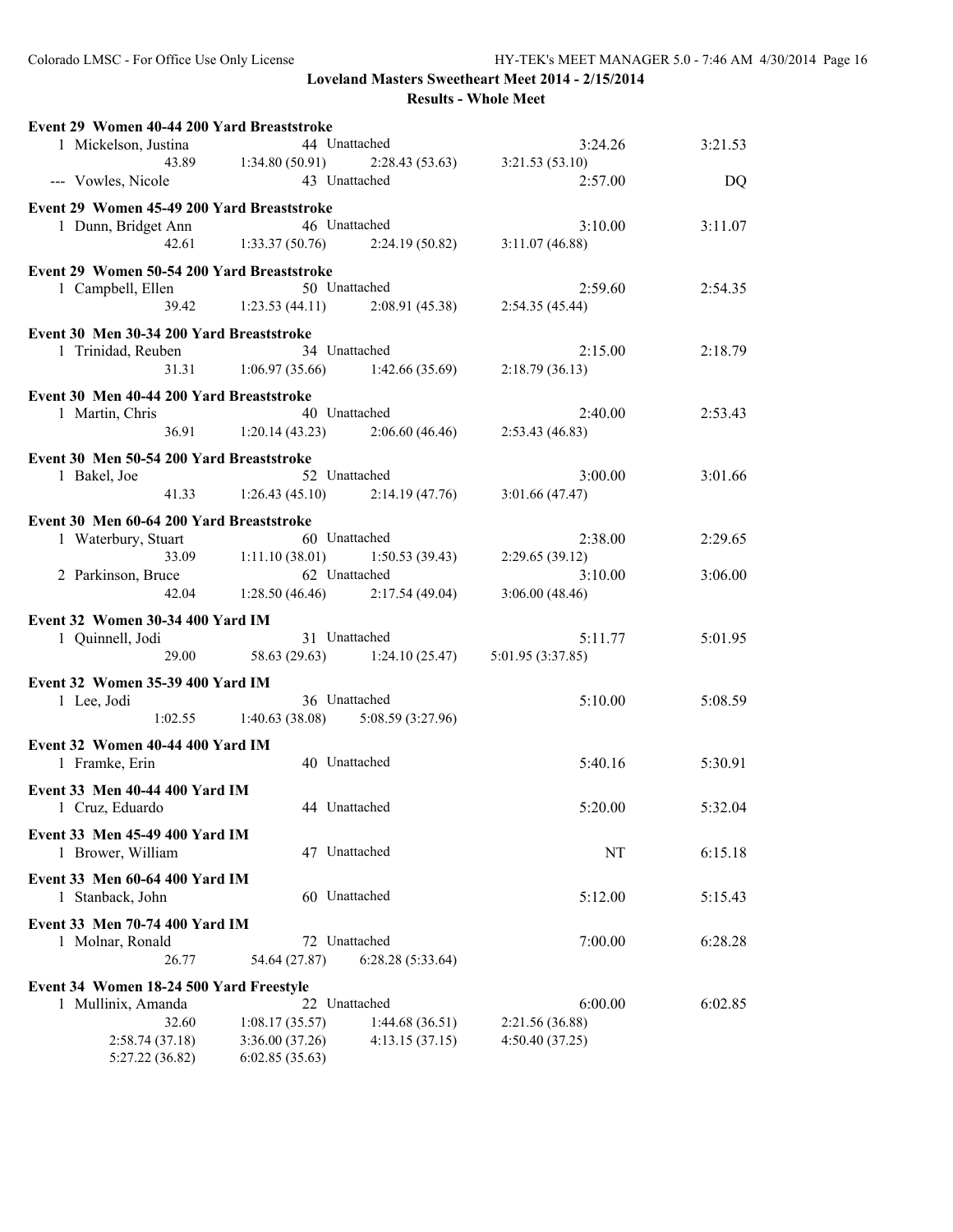| Event 34 Women 35-39 500 Yard Freestyle |                   |                 |                  |         |
|-----------------------------------------|-------------------|-----------------|------------------|---------|
| 1 Sullivan, Nadia                       | 35 Unattached     |                 | 6:10.00          | 6:18.02 |
| 33.31                                   | 1:10.35(37.04)    | 1:48.40(38.05)  | 2:26.82 (38.42)  |         |
| 3:05.48 (38.66)                         | 3:44.24(38.76)    | 4:23.13 (38.89) | 5:01.97 (38.84)  |         |
| 5:40.52 (38.55)                         | 6:18.02(37.50)    |                 |                  |         |
| 2 Lessem, Alexandra                     | 38 Unattached     |                 | 7:30.00          | 7:36.15 |
| 41.07                                   | 1:25.81(44.74)    | 2:11.15(45.34)  | 2:57.55(46.40)   |         |
| 3:44.51 (46.96)                         | 4:31.59(47.08)    | 5:18.66(47.07)  | 6:05.46(46.80)   |         |
| 6:51.90(46.44)                          | 7:36.15(44.25)    |                 |                  |         |
| Event 34 Women 40-44 500 Yard Freestyle |                   |                 |                  |         |
| 1 Knightley, Angela                     | 43 Unattached     |                 | 7:30.00          | 7:02.73 |
| 37.64                                   | 1:17.51(39.87)    | 1:58.91(41.40)  | 2:40.05(41.14)   |         |
| 3:21.92 (41.87)                         | 4:04.29(42.37)    | 4:47.01 (42.72) | 5:29.84 (42.83)  |         |
| 6:20.28(50.44)                          | 7:02.73(42.45)    |                 |                  |         |
| Event 34 Women 45-49 500 Yard Freestyle |                   |                 |                  |         |
| 1 Dunn, Bridget Ann                     | 46 Unattached     |                 | 6:50.00          | 6:50.45 |
| 35.27                                   | 1:16.27(41.00)    | 1:58.85(42.58)  | 2:41.85(43.00)   |         |
| 3:24.34(42.49)                          | 4:06.29(41.95)    | 4:48.66 (42.37) | 5:30.69(42.03)   |         |
| 6:11.85(41.16)                          | 6:50.45(38.60)    |                 |                  |         |
| --- Richardson, Kim                     | 45 Unattached     |                 | 6:08.25          | DQ      |
| Event 34 Women 50-54 500 Yard Freestyle |                   |                 |                  |         |
| 1 Dau, Janice                           | 51 Unattached     |                 | 7:00.00          | 6:40.78 |
| 41.01                                   | 1:20.35(39.34)    | 2:00.44(40.09)  | 2:40.51(40.07)   |         |
| 3:20.81(40.30)                          | 4:01.51(40.70)    | 4:41.78 (40.27) | 5:22.16 (40.38)  |         |
| 6:01.67(39.51)                          | 6:40.78(39.11)    |                 |                  |         |
| 2 Cook, Sharon                          | 51 Unattached     |                 | 7:00.00          | 7:19.36 |
| 36.87                                   | 1:18.10(41.23)    | 2:01.84(43.74)  | 2:46.46 (44.62)  |         |
| 3:32.40(45.94)                          | 4:17.92(45.52)    | 5:04.38 (46.46) | 5:50.41(46.03)   |         |
| 6:35.65(45.24)                          | 7:19.36(43.71)    |                 |                  |         |
| 3 Croarkin-Svedlow, Deb                 | 51 Unattached     |                 | 8:05.00          | 8:05.55 |
| 42.46                                   | 1:30.25(47.79)    | 2:19.31(49.06)  | 3:08.79 (49.48)  |         |
| 3:58.67(49.88)                          | 4:48.60 (49.93)   | 5:38.95 (50.35) | 6:29.03(50.08)   |         |
| 7:19.12 (50.09)                         | 8:05.55(46.43)    |                 |                  |         |
| 4 Morrison, Mary                        | 54 Unattached     |                 | 9:24.00          | 9:43.53 |
| 49.55                                   | 1:46.76(57.21)    | 2:45.37(58.61)  | 3:45.50(1:00.13) |         |
| 4:46.41 (1:00.91)                       | 5:47.12 (1:00.71) | 6:45.61(58.49)  | 7:45.02 (59.41)  |         |
| 8:46.68 (1:01.66)                       | 9:43.53(56.85)    |                 |                  |         |
| Event 35 Men 30-34 500 Yard Freestyle   |                   |                 |                  |         |
| 1 Batchelder, John                      | 33 Unattached     |                 | 5:28.00          | 5:38.26 |
| 31.64                                   | 1:05.57(33.93)    | 1:40.00(34.43)  | 2:15.12(35.12)   |         |
| 2:49.51 (34.39)                         | 3:24.16(34.65)    | 3:58.30(34.14)  | 4:32.29 (33.99)  |         |
| 5:05.70 (33.41)                         | 5:38.26 (32.56)   |                 |                  |         |
| Event 35 Men 35-39 500 Yard Freestyle   |                   |                 |                  |         |
| 1 Sullivan, Nick                        | 36 Unattached     |                 | 6:20.00          | 6:15.66 |
| 34.91                                   | 1:09.17(34.26)    | 1:46.15(36.98)  | 2:24.41 (38.26)  |         |
| 3:03.06(38.65)                          | 3:42.01 (38.95)   | 4:22.15(40.14)  | 5:00.26(38.11)   |         |
| 5:38.08 (37.82)                         | 6:15.66 (37.58)   |                 |                  |         |
| Event 35 Men 40-44 500 Yard Freestyle   |                   |                 |                  |         |
| 1 Cowan, Robert                         | 42 Unattached     |                 | 6:50.00          | 6:53.02 |
| 38.13                                   | 1:19.32(41.19)    | 2:01.30(41.98)  | 2:43.42(42.12)   |         |
| 3:24.93(41.51)                          | 4:06.88(41.95)    | 4:49.03(42.15)  | 6:12.15(1:23.12) |         |
| 6:52.38(40.23)                          | 6:53.02(0.64)     |                 |                  |         |
|                                         |                   |                 |                  |         |